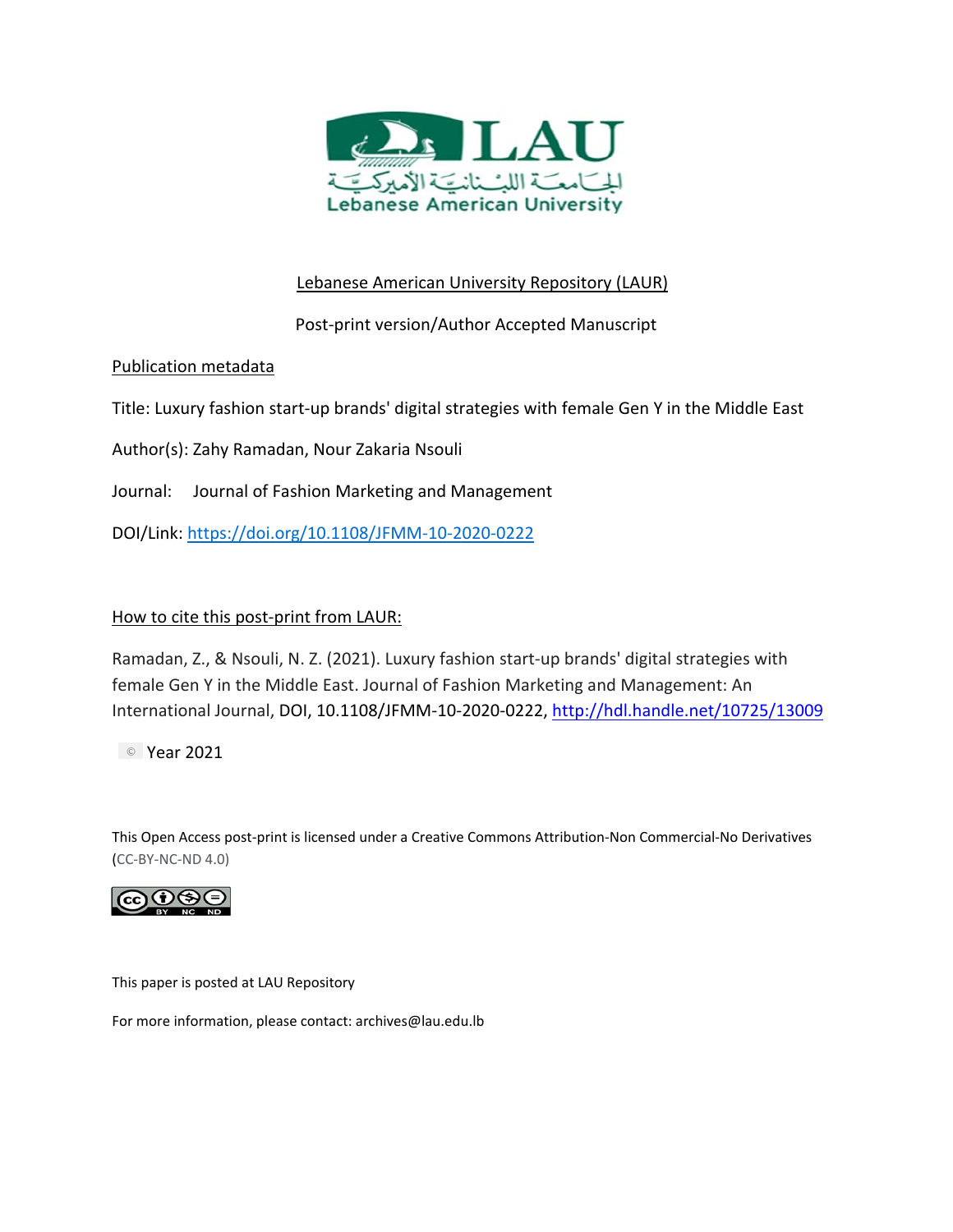## **Luxury fashion start-up brands' digital strategies with female Gen Y in the Middle East**

## **Abstract**

**Purpose** – With USD 320 billion spent on luxury fashion in the Middle East and a growing digital consumer presence, local start-ups must form an integrated online relationship with millennials in order to recruit and retain a viable customer base. Nonetheless, these elements are yet to be extensively and properly researched as the literature is still scarce vis-à-vis this area.

**Approach** – A mixed qualitative approach was adopted using both in-depth interviews and focus groups. Two qualitative studies were conducted, with a total of 13 elite respondents and 28 consumer respondents from Saudi Arabia and the United Arab Emirates using semi-structured interviews. Four focus groups were also conducted in both countries with 6 participants each group for triangulation of the findings.

**Findings** – The findings enhance current understanding pertaining to Gen Ys' motivations when selecting and engaging online with a luxury fashion start-up brand. The study suggests a detailed strategic framework that can be used in an integrated omni-channel approach. It also discusses the different touch-points that play a role in influencing luxury consumption across different motivation stages.

**Originality** – The literature relating to digital strategies for luxury fashion start-up brands in the Middle East is still nascent. This study fills a considerable gap in the literature related to such brands that are aiming to stay relevant amidst the growing impact of the digital landscape on luxury fashion brand shoppers in the Middle East.

**Keywords:** *Digital Marketing; Start-ups; Fashion; Luxury; UAE; KSA*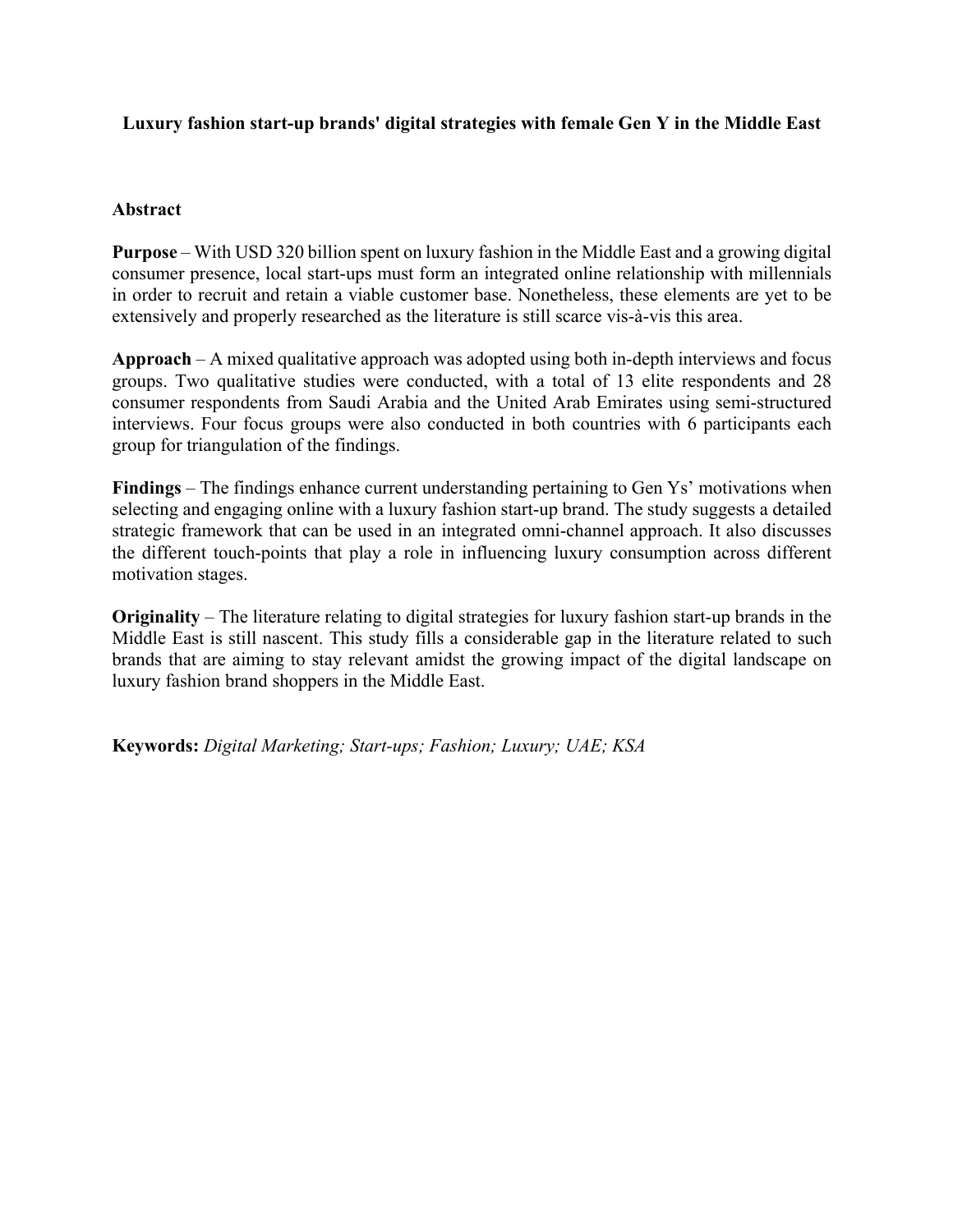### **Introduction**

The fashion industry is considered to be amongst the most prominent sectors in many countries (Okonkwo, 2010). It composes the fourth largest sector in France, is amongst the largest in Spain, Italy, and the United States of America, and is rapidly growing in China and India (Okonkwo, 2010). Tungate (2018) estimates that around USD 1 trillion a year is being spent on clothing and footwear around the world with USD 320 billion spent on luxury fashion in the Middle East (Usher, 2017). The Middle East is an incredibly diverse region with over 350 million people who are adapting to the growing digital economy (Wendlandt and Fuchs, 2011; Al Shehhi et al., 2019). While businesses and governments in this region are constantly trying to embrace the digital revolution, it is important for them to consider the different dynamics that play a role in shaping this market. These dynamics have considerably affected the utilization of luxury products by generation Ys specifically in Saudi Arabia and the United Arab Emirates (Ramadan and Mrad, 2017).

Generation Y, also known as Gen Y, millennials, or internet generation, are born in the 1980s and 1990s and have a strong sense of patriotism, morality, are highly sociable and value family (Eisner, 2005; Sheahan, 2005). Gen Ys socialize mainly in the digital world and are highly literate when it comes to technology and multitasking (Eisner, 2005; Bolton et al., 2013). In 2018, generation Y had more spending power than the Baby Boomers. Marketers in the retail industry realize the economic power of this generation, and hence are allocating higher budgets on understanding and targeting Gen Y (Lazarevic, 2011; Mrad et al., 2018). Female Gen Ys are obsessed with fashion and are considered to be prime consumers for luxury fashion brands (O'Cass and Choy, 2008; Williams and Page, 2011; Valaei and Nikhashemi, 2017). In the Middle East specifically, this segment of population tends to outspend any millennial in other markets (Visa, 2016; Mrad et al., 2018). The rapidly growing usage of digital and ecommerce platforms in the UAE and Saudi Arabia further accentuated the importance of generation Y as they are affluent with digital channels where they express distinct social attitudes (Bolton at a., 2013; Visa, 2016). This highly lucrative consumer segment made luxury brands change their focus from traditional media to digital channels in order to stay relevant to generation Y shoppers.

While marketers are eager to tap into the social networks to connect with young consumers, it is not certain that a millennial shopper will be greatly influenced by what emerges there especially for start-up local companies (Emarketer, 2015). Start-ups in the fashion industry are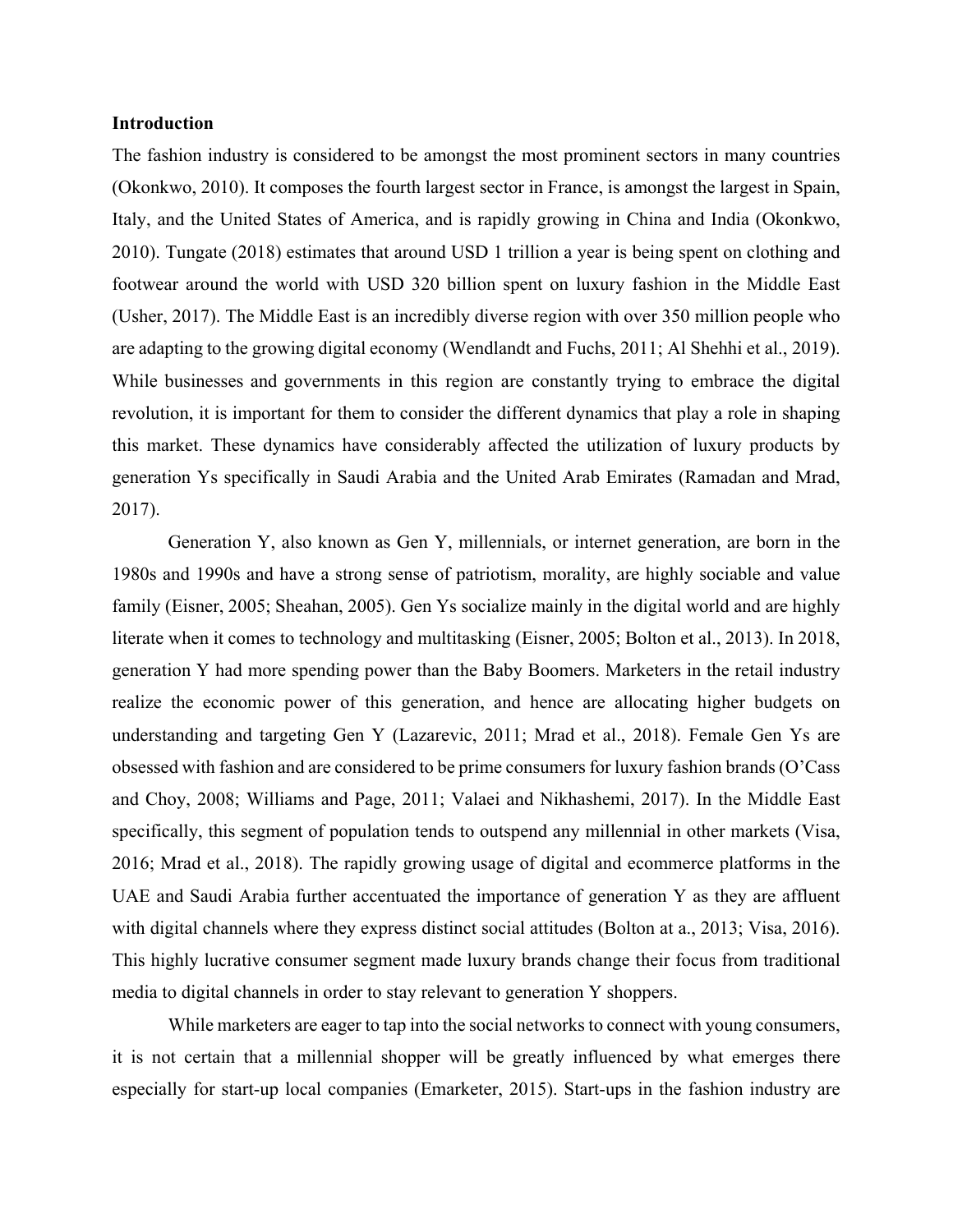driven by nascent entrepreneurs in this industry seeking to transition from being creative individuals to business innovators (Mills, 2012). They heavily rely on their social capital to establish and manage their business (Mills, 2007), and hence, digital channels. Accordingly, startups luxury fashion businesses must form a concrete integrated online relationship with millennials by first understanding their customers' motivations (Smith, 2012) and the extent to which their identity and purchase behavior is shaped by digital media. Nonetheless, these elements are yet to be extensively and properly researched as the literature is still scarce in Middle Eastern markets.

Accordingly, this paper aims to analyze the current digital marketing approaches of luxury fashion brands in KSA and UAE from both experts and consumers' perspectives, in order to identify the key drivers behind female Gen Y's online luxury fashion consumption in those two key lucrative markets. Consequently, with the aim of unravelling and understanding the different types of strategies that can be used by start-up luxury fashion brands in order to stay competitive in the Saudi and Emirati markets, this study's research questions are as follows:

- 1. What is the role of digital media in shaping luxury female Gen Ys' identity in the Middle East?
- 2. What are the key digital marketing strategies that start-up luxury fashion brands need to implement in order to differentiate themselves from global brands and to reach and retain Middle Eastern female Gen Y customers?

#### **Gen Y Arab consumers of luxury fashion**

In the Saudi and Emirati markets, luxury fashion marketers face a key challenge of understanding the cultural context in which they should position their brands (Ramadan and Mrad, 2017). This challenge is further developed by the uniqueness of the characteristics of such emerging markets especially on social platforms (Abosag et al., 2019). Consequently, companies who want to penetrate the luxury fashion markets in those countries are challenged on deciding whether to standardize their offerings or adapt to the local culture of the region. The latter approach has resulted in programs that have been observed to yield better customer retention and even leading to the creation of brand ambassadors and brand addicts in such regions (Cui et al., 2018; Mrad, 2018; Mrad and Cui, 2018, 2020; Mrad et al., 2020).

Western consumer culture has been proliferating steadily in the Middle East region. Such changes have spurred the dilemma between adopting modernity or maintaining the local culture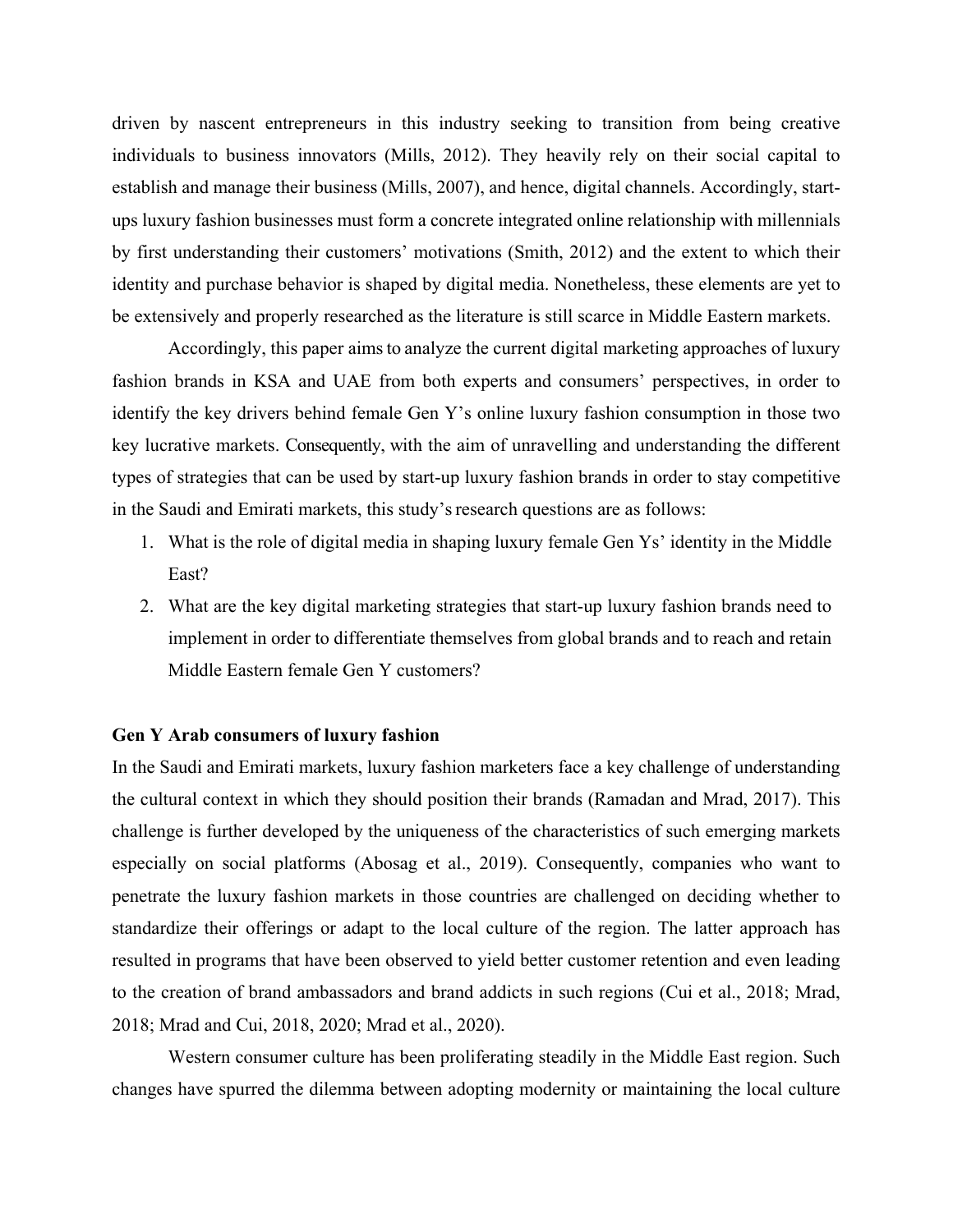and identity (Sobh, Belk, and Gressel, 2011). Indeed, fashion stereotypes and stigmatization in the Arab Gulf region have been changing at a faster pace in the past decade (Sandikci and Ger, 2010; Sandikci and Jafari, 2013; Ramadan and Mrad, 2017). Following a dispute between domestic traditional and foreign modern, the final solution found by prior research is "hybridity". Hybridity has been seen to include a mixture of the local and global (Ger and Belk, 1996; Kjeldgaard and Askegaard, 2006) which would address the clash between tradition and modernity in clothing applications (Sobh, Belk, and Gressel, 2014). Transparent abayas are one example whereby the intent is to obviously manifest the fashionable outfits and garments underneath them (Sobh, Belk, and Gressel, 2014).

The clothing and footwear retail sector has developed into an increasingly lucrative part of the Saudi and Emirati retail sectors. Wealthy nationals are increasingly brand conscious and, as a result, are demanding large volumes of luxury clothing. Indeed, prior studies about Arab consumers' perceptions revealed that Emirati consumers have an intention to purchase luxury goods and global fashion products (Ramadan and Mrad, 2017). Saudi consumers too were shown to have similar characteristics in terms of fashion preferences. The Saudi market has witnessed an excessive consumption in recent years, especially in luxury fashion products (Ramadan and Mrad, 2017).

In Saudi Arabia and UAE, luxury garments are usually purchased for their social meaning as well as status symbols (Marciniak and Mohsen, 2014) aided by both the physical and emotional characteristics of the luxury brand (Kapferer and Bastein, 2014). In fact, consumption behavior in the Arab region symbolizes a social class position, which is a more significant determinant of one's buying behavior than just income (Ramadan and Mrad, 2017). In addition, consumers are expected to buy branded products that convey affluence, wealth, and social class (Al-Mutawa, 2013). According to Marciniak and Mohsen (2014), Arab women's luxury fashion consumption is motivated by both personal and interpersonal values found within their culture. Furthermore, inside the Arab world, many purchase choices are taken commonly either by the family or a gathering of companions rather than on an individual premise (Ramadan and Mrad, 2017). In participating in luxury consumption, the Arab consumer is hence ready to keep up her status in her collectivist companion group.

#### **Luxury fashion brands in the Middle East**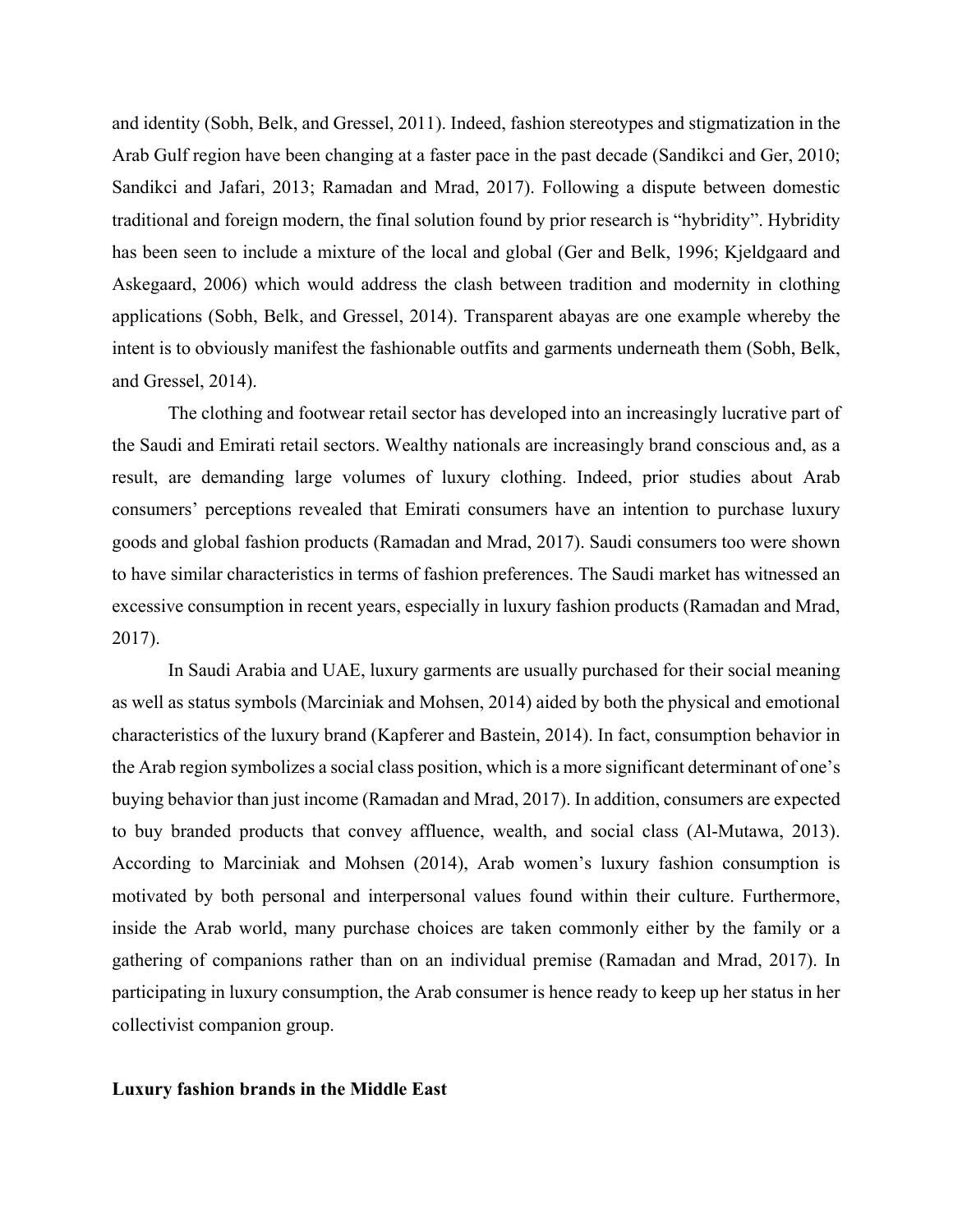People associate the term luxury with wealth, indulgence, exclusivity and aristocracy (Chevalier and Mazzalovo, 2008). In fact, luxury fashion brands are distinguished by people as brands that are characterized by global recognition, high quality and innovation, core competence, powerful and influential advertisement, flawless in-store presentation and superb customer service (Mrad et al., 2018). Luxury fashion brands portray an image of exclusivity, premium process, image and status (Ramadan and Mrad, 2017; Ramadan, 2019).

According to a report by Global Data (2018), the Middle East and Africa's luxury goods market had the fastest growth worldwide between 2014 and 2018, growing at an annual compounded rate of 7.2% despite conservative shopping behavior. In Saudi Arabia, the apparel retail sector has grown very fast over the past 15 years, spurred by the young and fashion-oriented population whose disposable income has increased. Saudi Arabia, a country that has often been described as traditional and conservative, has been experiencing rising consumption of luxury brands lately. In fact, women from the Middle East have become the world's biggest buyers of high fashion (Wendlandt and Fuchs, 2011).

Arab women's clothing has been researched extensively in relation to Muslim and local culture dressing codes (see Gole, 2002; Sandikci and Ger, 2007; and Tarlo, 2007). Under that context, fashion and modesty can turn into opposing viewpoints as consumers in this region transition towards Western like styles that integrate a sense of local and personal touch (Al‐ Mutawa, 2013). Luxury fashion start-ups have also been emerging in Saudi Arabia lately and are being showcased during fashion weeks in Jeddah (Paton, 2018). Development of infrastructure, growth of the e-commerce industry, increasing internet penetration and the burgeoning travel and tourism sector are all contributing to the growth of the luxury start-up retail market in Saudi Arabia. In 2018, the market value reached Euros 12.9 billion, and is expected to exceed 19.6 billion by 2024 (Morris, 2019).

It is wrong to assume that there is a West versus Middle Eastern luxury fashion consumption. The extant literature has shown that in the past decade, hybridity between local traditional and foreign modern has been highly trending (Sobh, Belk, and Gressel, 2014). Indeed, globalization has been argued to lead to a blur in cultural differences between consumers (Ger, 1999), especially through digital media (Kamal et al., 2013). Nonetheless, an apparent difference has been always the local need for integration, whether socially or with one's self (Ramadan and Mrad, 2017). Indeed, fashion for Arab consumers has been closely related to freedom,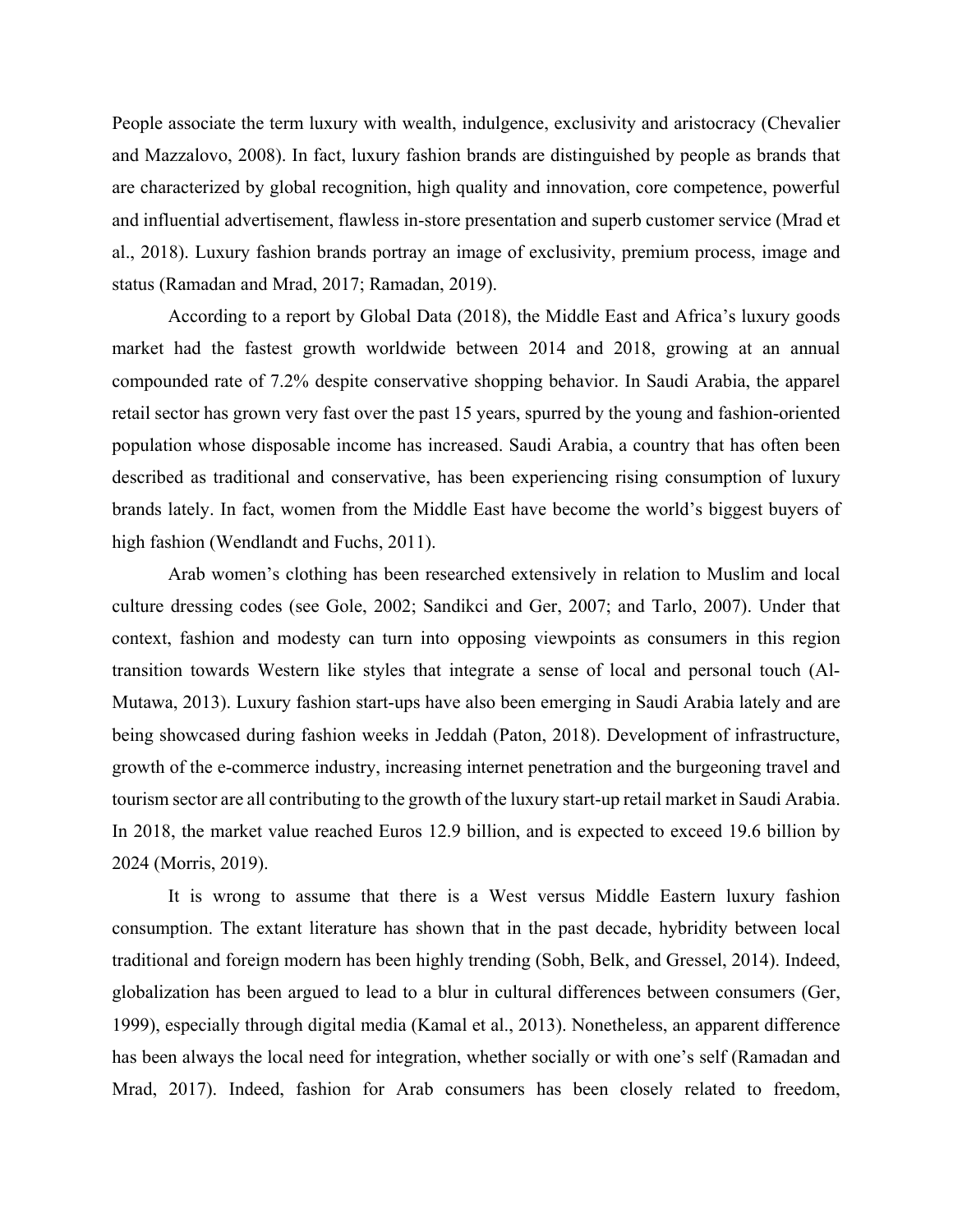empowerment and autonomy. This, alongside the particular example of local dressing codes, what makes local brands so unique versus their Western counterparts. Accordingly, brands that want to succeed in this lucrative and unique marketplace have to follow the theory on "hybrid glocalization", whereby fears of globalization and cultural take-over are alleviated through the localization of common differences (Kamal et al., 2013).

### **The changing digital landscape**

The rise and expansion of the internet and new technologies exert a positive impact on the economy (Ramadan, 2017; Dabbous and Tarhini, 2019). When it comes to media usage, millennials enjoy using the internet, social media, and other digital channels. According to studies conducted by eMarketer, nearly all millennials are internet users, and about nine in ten online millennials use social networks (Emarketer, 2015). In the Middle East, UAE and KSA are considered the top two Arab countries in internet usage. In Saudi Arabia alone, there were 25 million connected consumers using different social media platforms in 2018 (Global Media Insight, 2018). Those consumers are active users of several social platforms such as YouTube (71%), Facebook (66%), Instagram (54%), and Twitter (52%) (Global Media Insight, 2018).

The digital landscape in KSA and UAE holds several opportunities for luxury brands. Ecommerce is growing fast in the region that has a young demography and affluent customers. This means that with the proper kind of support, e-commerce can grow and become a major stream of revenue for luxury fashion brands. In fact, the growth of digital savvy consumers led luxury brands to pull away from traditional advertising and focus more on digital media in the hope of becoming more visible and relevant for Gen Y Arab shoppers. Prior research have particularly argued that the localization of communication in line with the local culture would be much more effective (Chun et al., 2015; Singh et al., 2004). In fact, in a digital context, studies suggests that such cultural adaptation provides higher hedonic benefits and improves the brand's competitive edge (Singh et al., 2017; Benmamoun et al., 2019), positively affects consumers' attitudes and intentions.

In a study conducted by Kamal, Chu and Pedram (2013), the findings showed that Arab luxury fashion consumers have higher levels of materialism and social media usage. They respond more to social media advertising than American consumers and express a higher interest than American consumer in showcasing their brands to indicate social success (Kamal et al., 2013) as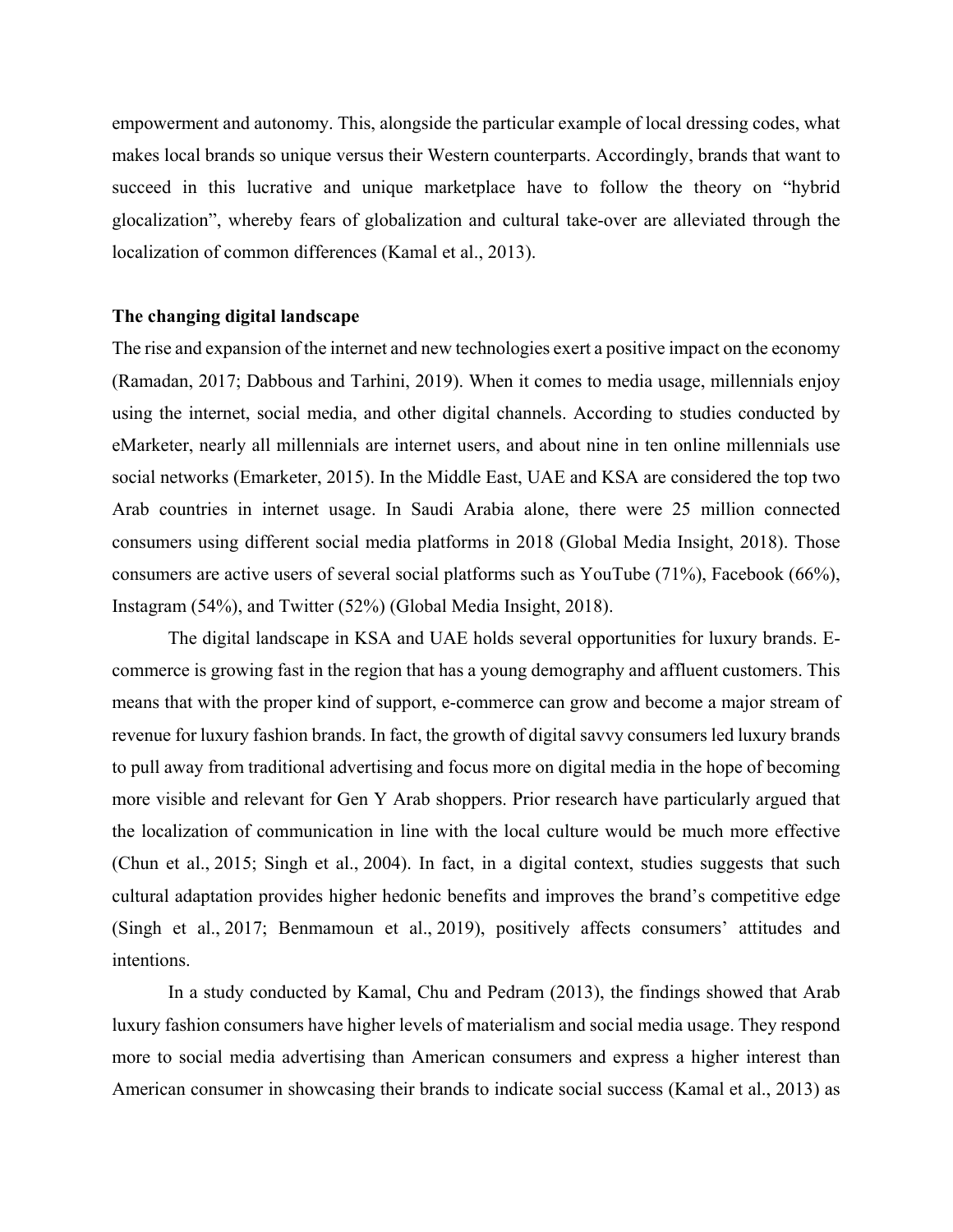it enhances their feeling of integration within the global marketplace (Kraidy, 2007). Nonetheless, while digital technologies and methods are considerably changing the ways luxury brands market themselves, brands in the region are yet to have a complete grasp and understanding on how to effectively and efficiently use them within their marketing strategy.

### **Methodology**

This research aims to identify the role of digital media in shaping luxury fashion female Gen Ys' identity in two key markets in the Middle East; Saudi Arabia and the UAE. The study consequently focuses on providing recommendations relating to the digital marketing strategies that start-up luxury fashion brands targeting female Gen Ys in KSA and UAE need to adopt. These start-ups, also considered as emerging luxury fashion brands, are defined as such due to the potential they have in becoming established strong brands with a significant sales and revenue stream in the future despite their current new or small status. As no prior studies have been conducted on this topic and the literature is still scarce vis-à-vis this area, this research adopts an exploratory approach using a mix of two qualitative methodologies: in-depth interviews with both experts and consumers, as well as focus groups. This approach was adopted in order to determine the necessary tactics marketers should use to enhance consumers experience, improve market positioning as well as keep up with evolving customer needs. Purposive sampling was used to recruit the participants for both the in-depth interviews and focus groups based on the ease of access and using the following criteria: local (Saudi and Emirati) female Gen Ys that are regular customers of luxury fashion brands and who are active on digital channels. Millennials in this region account for a large percentage of the population and outspend their global peers mainly in high value products and services (Visa, 2016). Emirati and Saudi generation Ys are estimated to have generated respectively US\$40,000 and \$18,000 in average annual income in 2019 (Euromonitor, 2019).

While the literature provided a general overview and direction that guided the design of the research questions, an inductive thematic analysis was conducted in order to analyze the data that were collected from the in-depth semi-structured interviews and accordingly to identify, analyze and report patterns (themes) within the data (Braun and Clarke, 2006; Farah, 2017). The elite participants' sample consisted of luxury fashion brands' managers and owners (both local and global brands) overseeing the Saudi Arabian and Emirati markets, as well as experts in the digital marketing field. The sample was recruited using a convenience snowball approach. After each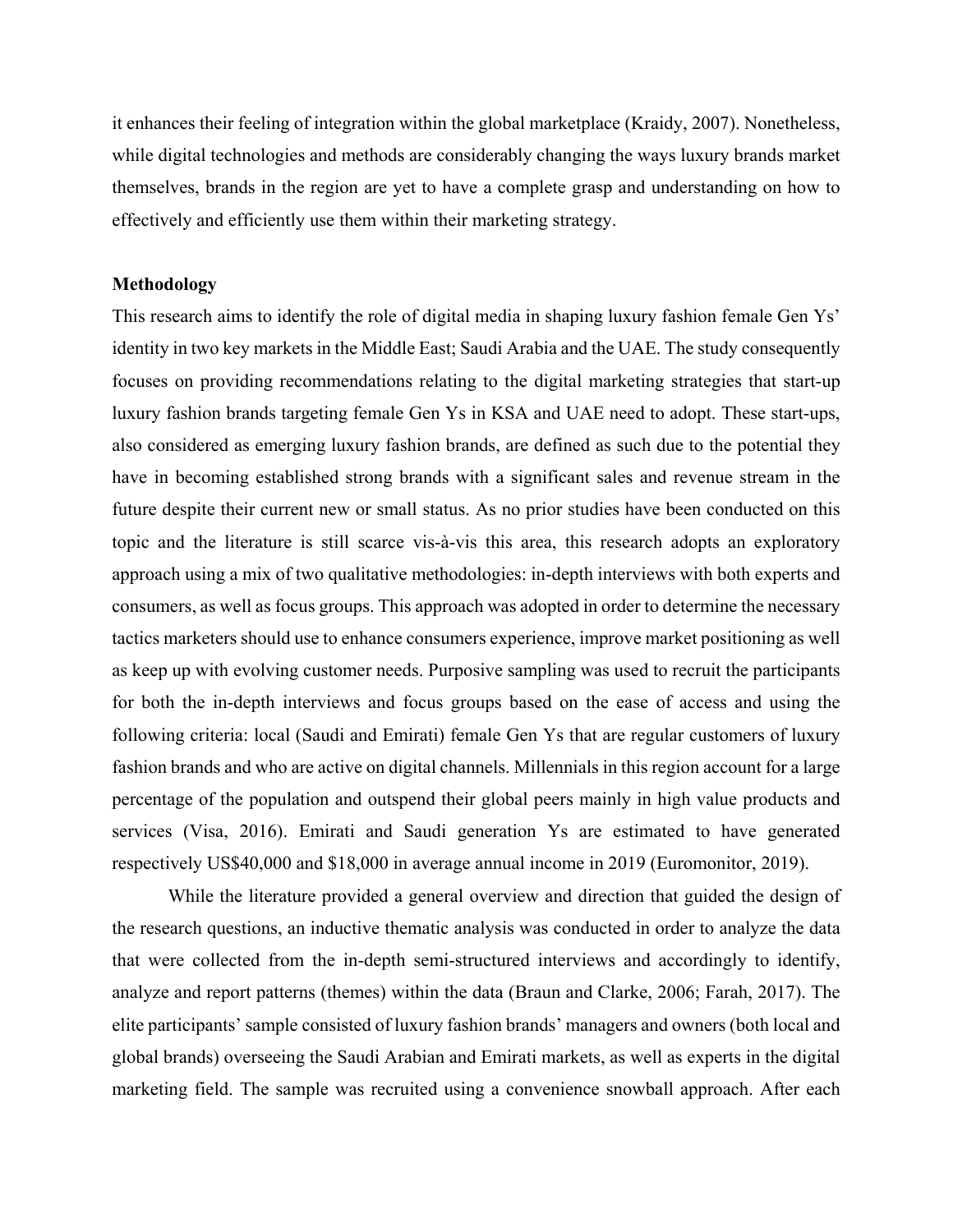interview, interviewees were asked to recommend other potential experts in the related field of study. The sample included 13 participants (7 females and 6 males) with experience ranging between 6 and 22 years. Given that the sample was based on elite interviewing, the sample size was deemed to be acceptable following Creswell's (1998) recommendation to carry out between 5 and 25 interviews. The interview guide involved questions relating to the targeted consumers as well as the digital strategies that are used to reach them when they are targeting Saudi and Emirati markets. As for the consumers' sample, it consisted of 28 female interviewees residing in UAE and KSA with an age bracket between 23 and 35 years old. The semi-structured interview questions for the consumer sample were categorized as follows: (1) personal information, (2) purchasing behavior vis-à-vis established as well as emerging luxury fashion brands, and (3) consumer journey stages and the related relevant and effective marketing activities per stage. The interviews for both elite and consumers were conducted using Skype calls or face-to-face interviews, and lasted an average of 44 minutes each.

Four focus groups were then conducted in both Saudi Arabia and the UAE, and were based on a set of six respondents in each group. The participants were all females aged between 25 to 38 years as per the following split: two groups of 24–31 years old, and two groups of 32–39 years old. The "ice-breaking" technique was first used (Stewart and Shamdasani, 1990) through having the participants coming up with a brief introduction about themselves and their preferred luxury fashion brands. The moderator then used pre-set open-ended questions to stimulate the discussion regarding global and start-up luxury fashion brands, current digital practices of these brands in Saudi Arabia and the UAE, and consumers' preferences in terms of these digital channels and tools.

The Emirati and Saudi female generation Y participants were highly tech savvy, followed luxury fashion brands on several digital platforms, enjoyed a higher disposable income than other peer groups, and travelled frequently. The majority of the participants were married and were currently employed. All of them had a university degree.

Both, the elite and consumer interviews as well as the focus groups discussions, were recorded after receiving the participants' consent. They were then transcribed and analyzed based on the extracted themes. The data was analyzed following the thematic analysis procedure (Braun and Clarke, 2006) and the constant comparison technique (Glaser and Strauss, 1967). Validity and reliability of the findings were checked through having two different researchers conducting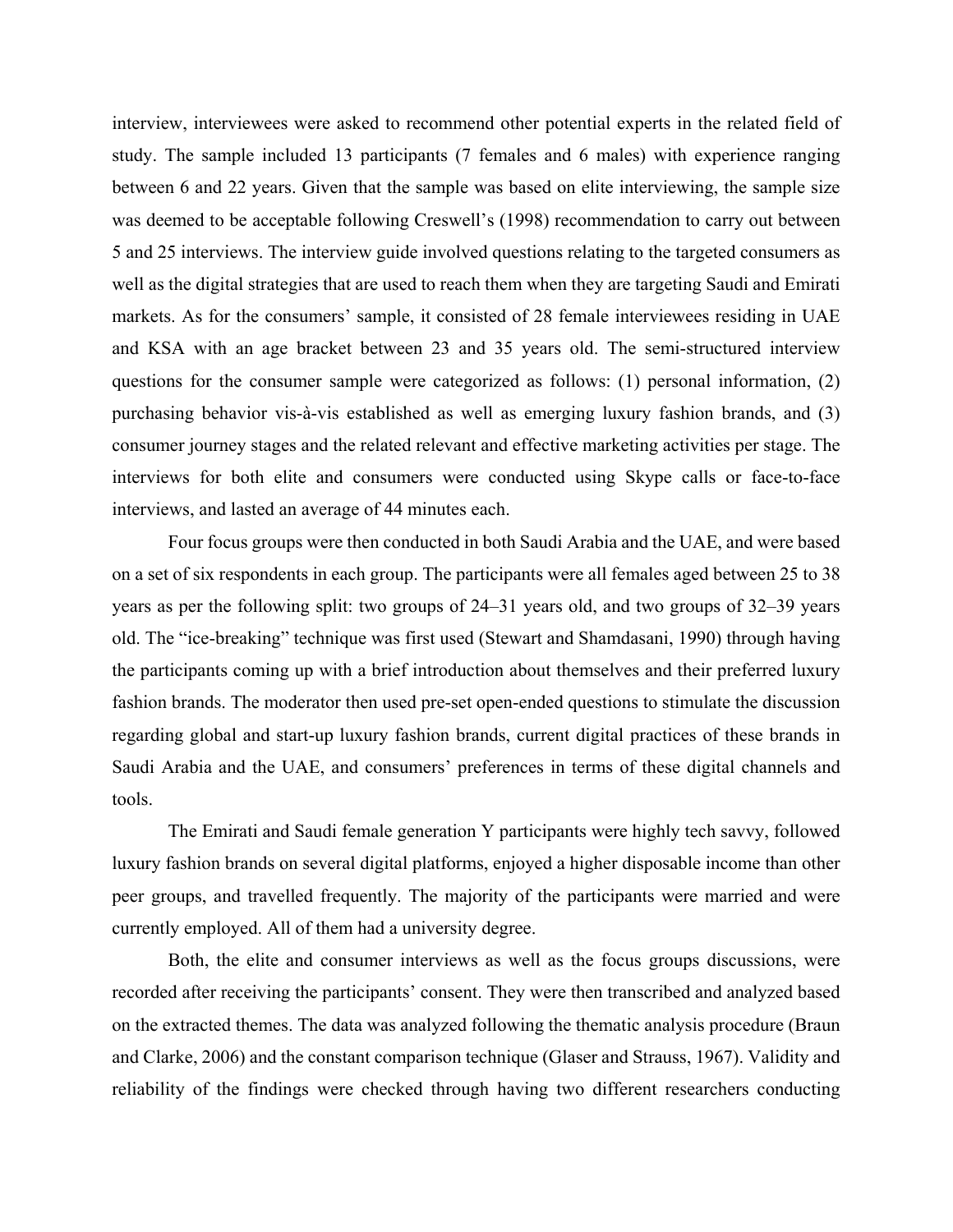separately the coding and themes extraction and then comparing the results (Griggs, 1987). Triangulation of the data was performed through the different research techniques (in-depth interviews and focus groups), affirming here forth the reliability of the findings. Table 1 summarizes the lists of participants in the in-depth interviews and focus groups.

Insert here: Table 1 – Summary table of the research participants

### **Findings**

This study focuses on expanding the understanding of the digital marketing drivers that would lead to long-term relationships between luxury fashion start-up brands and Middle Eastern female Gen Y consumers. The triangulation of data between the elite interviews, consumer interviews and focus groups brought forward two main insights: (1) Gen Ys' shifting identity and luxury fashion consumption behavior in the digital environment, and (2) utilitarian, social and hedonic motivations pertaining to the digital marketing drivers that are relevant to this particular market segment.

#### *Gen Ys' shifting identity and luxury fashion consumption behavior*

Through the conducted in-depth interviews and focus groups, the findings showed that Middle Eastern female Gen Ys' general fashion consumption behavior has changed. As their highly connected lives are driven today by intense social sharing, the need for uniqueness and trendiness are becoming key determinants in apparel buying and consequently identity shaping.

"*We live in a digital world that is available 24/7. It puts pressure on us to keep on innovating with our posts and gain likes and followers. For this we have to be seen as trendy and highly fashionable." (27 years old, Saudi Arabia)* 

*"Fashion is what defines me. I love to be seen as somebody who is unique and original. Social media helps me to bring up and show this identity with my friends." (34 years old, Saudi Arabia)* 

*"I rely on social media to see what's trending and how to stand out when I go out with friends. I consider social channels to be my new closet in which I build and match how I want to be seen in the real world." (24 years old, UAE)*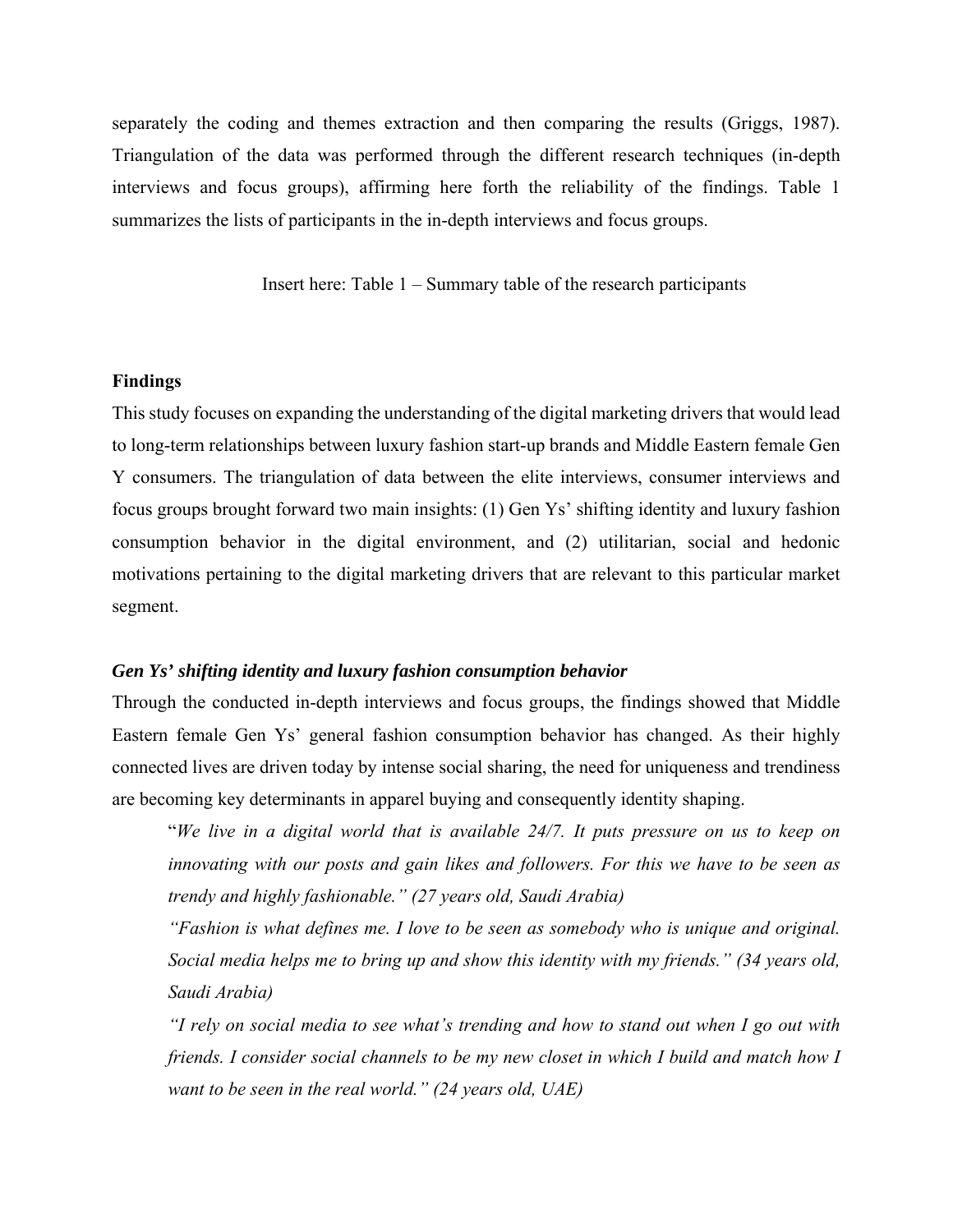Following this new digital lifestyle that motivates consumers to express themselves with an air of differentiation and uniqueness, Gen Ys particularly see luxury fashion start-ups as enablers and facilitators of such needs.

*"Local start-ups have been extremely creative and trendy lately. They understand our needs and help us express ourselves with their unique designs." (30 years old, UAE) "Everyone is fascinated when I share online a new luxury garment I just bought from a start-up. They're like wow, that's so stylish and so you! Start-ups are my favorite, I feel like they're helping me gain in style and trendiness in front of my friends." (29 years old, Saudi Arabia)* 

Furthermore, they have helped female Gen Ys to both shape their collective community identity while differentiating themselves from other generations.

*"We're a group of girls that always post and share similar products and styles online. We're different from other generations in our styles; less funky than teenagers these days and definitely more trendy and stylish than older generations. Local brands helped us establish and boost that image." (35 years old, Saudi Arabia)* 

*"We're very different from our parents. We look for the unique, and that's definitely not in buying another Chanel or Dior." (26 years old, Saudi Arabia)* 

Indeed, female Gen Ys have been migrating from global to local luxury fashion start-ups as a way to stand out on digital channels.

*"If I show another Chanel product online that I recently bought, there would be a lack of interest really. It's not something that stands out anymore. It lost its wow effect." (27 years old, Saudi Arabia)* 

*"Just check the kind of comments I get when I post something on a new start-up. The comments are crazy and many! I feel like I'm creating a hype and becoming a trendsetter." (32 years old, UAE)* 

They have also embraced the idea of becoming digital brand ambassadors for these local luxury brands in this particular region.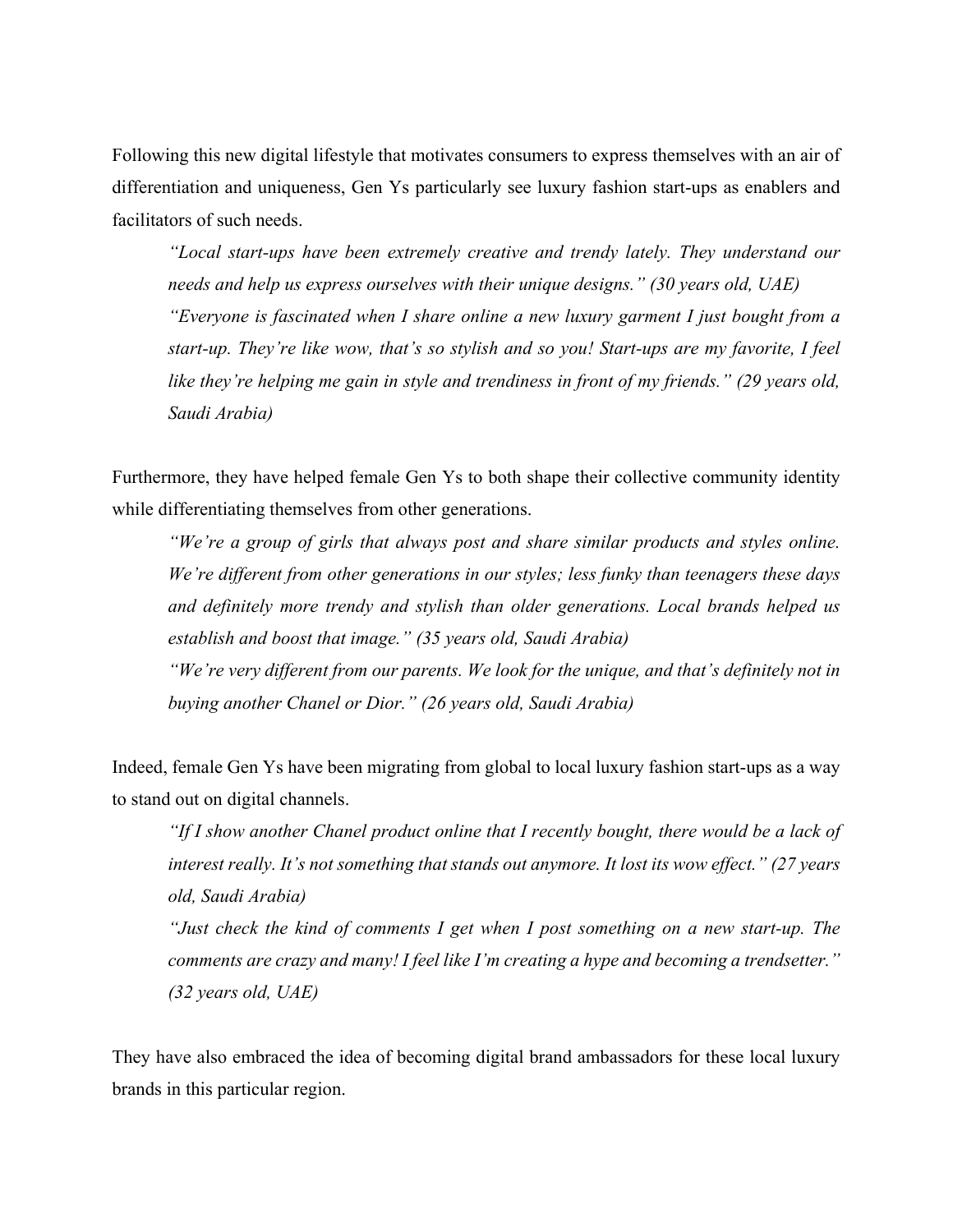*"I consider myself a brand ambassador for these start-ups. As a loyal customer who wants to share a new product I just bought from them, I find myself talking passionately about the brand and encouraging others to try it." (23 years old, Saudi Arabia)* 

*"it's my duty to support them! These are promising local brands of my own country and I'm very proud of them. I would gladly feature them on my own social media accounts." (25 years old, UAE)* 

Nonetheless, for consumers to be interested in a brand and share its content and products online, it has to be highly active on digital channels. Indeed, low levels of engagement tend to be less attractive and trustworthy to consumers.

*"A lot of people are buying followers these days and then you go to their posts and you see barely likes and comments compared to their 'thousands of followers.'" (27 years old, UAE)* 

*"Engagement is key and social discussion is very important for our brand. We focus on genuine interaction with our followers rather than just to post irrelevant content." (Luxury Fashion Start-up Owner*)

### *Digital marketing drivers*

#### *Utilitarian motivation*

Utilitarian based benefits are based upon the functional and practical sides of a brand (Chitturi, Raghunathan, and Mahajan 2008; Dhar and Wertenbroch 2000). Utilitarian motivation is cognitive in nature and primarily responds to consumers' basic expectations of quality, trust and overall user satisfaction (Sarkar, 2011; Chitturi, Raghunathan, and Mahajan, 2008).

#### *(a) Global brands versus local start-ups*

Established global brands thrive on this particular motivation as they already have strengthened deeply the trust of consumers. According to the respondents, established brands already have their history, and buying from them makes consumers feel empowered as the brand is well recognized worldwide and is enriched with the brand's values.

*"Honestly, I prefer known luxury brands, so I am not someone that would go for a fashion luxury start-up as I prefer to buy brands that are already trustworthy." (32 years old, UAE)*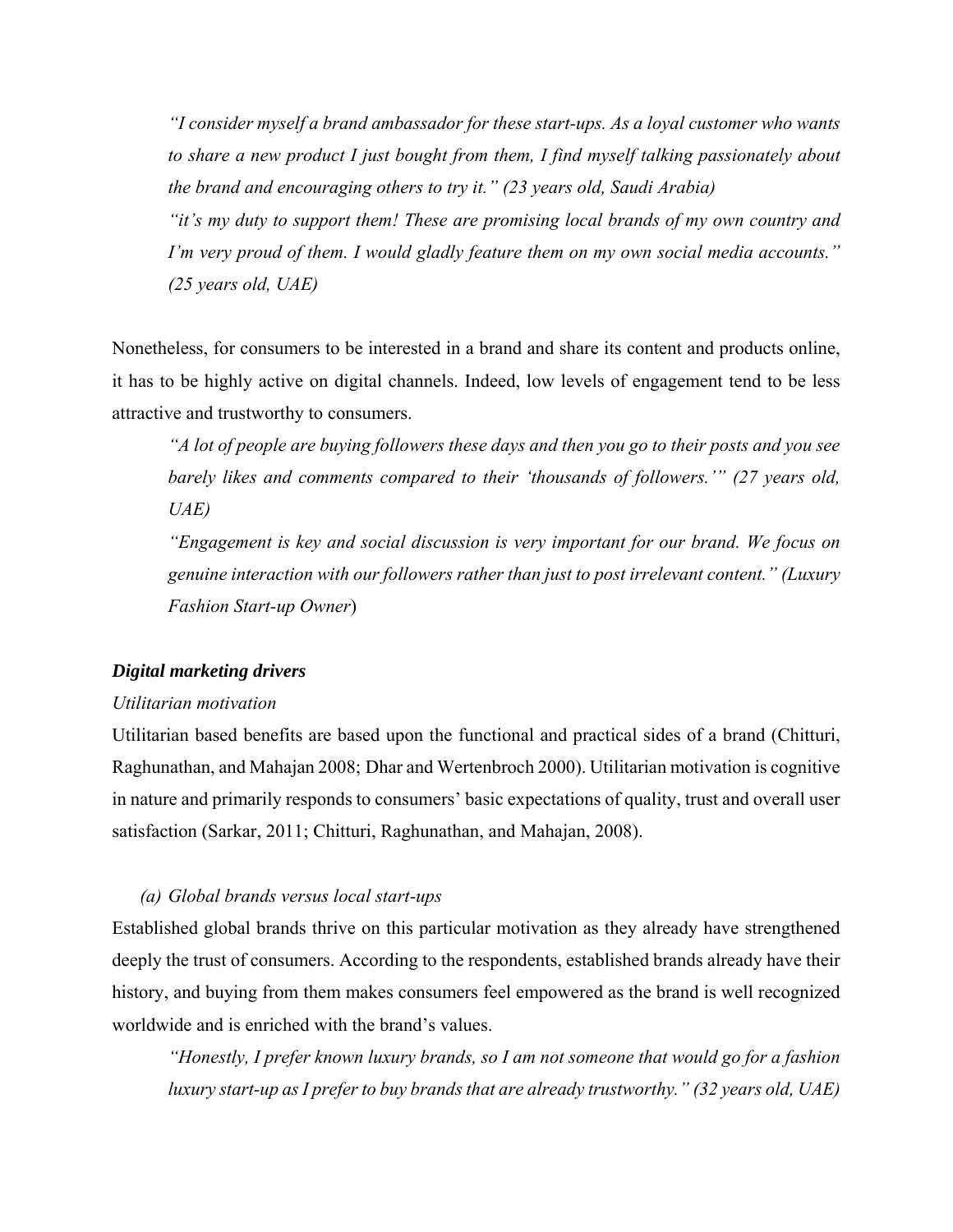*"When you buy a luxury fashion brand that is already established, you are already buying the name of the brand. There is a lot of history there." (30 years old, UAE)* 

Luxury fashion start-ups on the other hand face a challenge under these sets of motivations as they do not have an extensive history and need to prove and establish themselves in the marketplace. The difficulty arises from the early stages of awareness building as the new start-up needs to communicate the brand's values, image, and most importantly the quality of the product. Accordingly, the focus in the awareness campaign stage should focus on utilitarian factors where the brand would feature the materials and know-how of the new entrepreneur.

*"People don't know us as they know global brands. If I'm charging a premium on my products, they have to make sure first that it's a quality product. I have to build trust while encouraging them to come and see, test and try the product." (Luxury Fashion Start-up Owner)* 

*"For me, start-ups have to focus first on supporting their quality claims especially when they launch. Credibility is key and it starts with basic quality. They should encourage us to visit their store or even send us products to try. This would create a big hype online." (29 years old, UAE)* 

## *(b) Authenticity of start-ups*

Nonetheless, luxury fashion start-ups are perceived as more authentic and genuine than global brands when it comes to marketing messages. They do not have a strict set of digital marketing guidelines and hence are seen as more trustable when it comes to their content marketing efforts. They have the ability to experiment and can play around with the different digital visual strategies of their content. Authenticity and genuine social posts that allude to the local culture provide startups with a digital competitive advantage when it comes to utilitarian benefits. Indeed, consumers nowadays are extremely sensitive and aware of the reality of what is authentic and what it not (Zgheib, 2017). As they are constantly bombarded with a distorted reality on social media where everyone works hard on only showing a perfect identity, brands get pushy to make consumers buy their products. Viewers tend to see emerging brands that are not behaving in a typical way as an unusual and cooler side to discover. The more the brand feels effortless and not picture-perfect, the more online viewers seem to get attracted to it.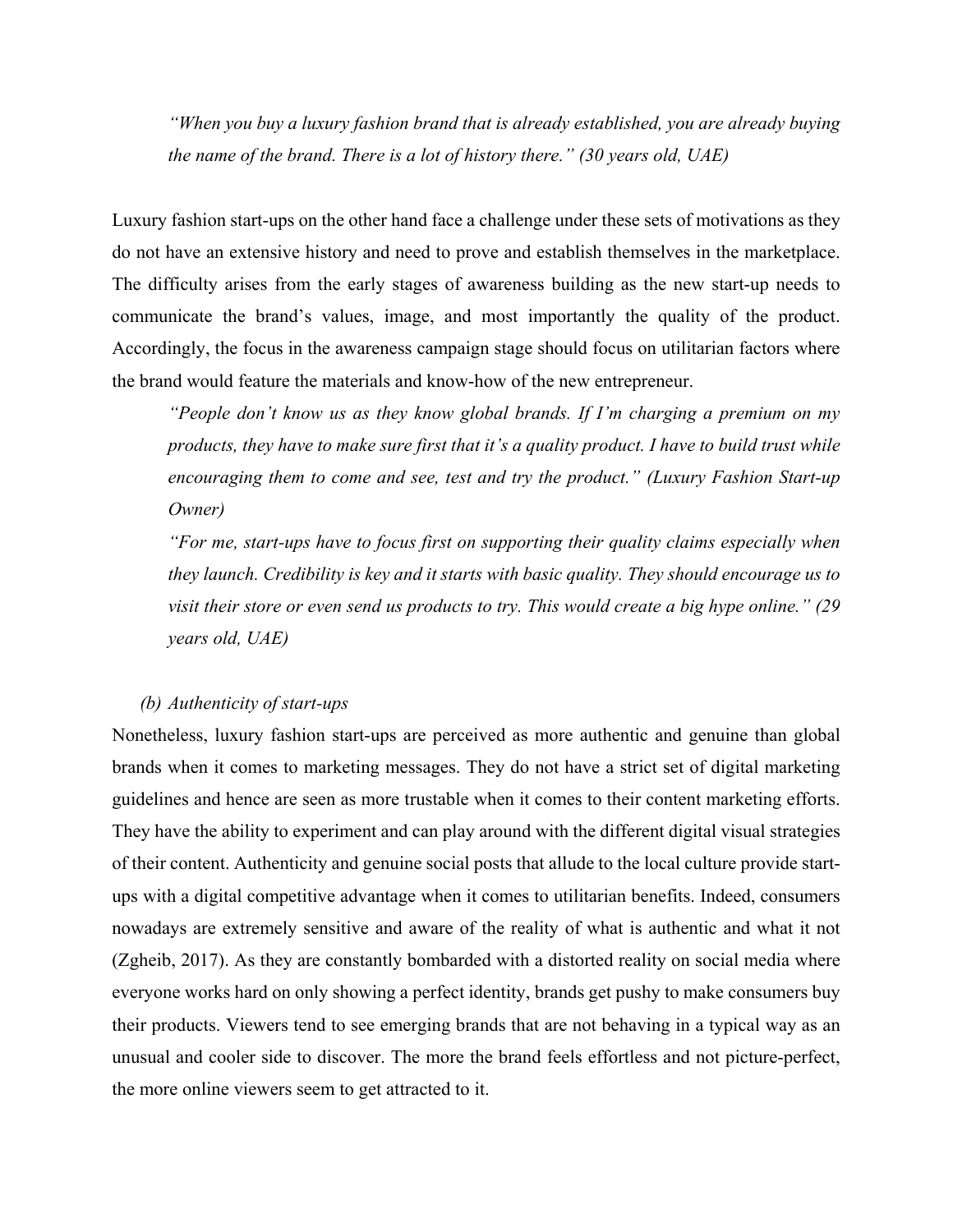*"Luxury brands already have established ways, they have their own rules and codes which they have to be followed so you start expecting their work. While with the emerging brands, since they just started, they have nothing to lose, right? So, they try new things, it is more exciting, you do not know what to expect. I am sure anything that is posted on the Chanel page has a whole consulting team whereas emerging designers would be more spontaneous." (34 years old, UAE)* 

*"…people nowadays are tired of everything looking perfect and this is the advantage of a start-up because whatever they do they will end up looking like authentic and I think they should use that in their power to make it professional but also to keep it raw and spontaneous." (27 years old, Saudi Arabia)* 

Consumers and experts alike also reiterated on the fact that start-ups should stand out from established luxury brands by focusing on transparency, efficiency and convenience. Indeed, the respondents related trusting the brand to the showcasing of its products by their own consumers which would make the experience genuine and more trustable.

*"This luxury emerging jewelry brand called "CHOKA" It just caught my attention how the designs were displayed, it looked very relatable and not fake models posing but REAL as in real people wearing the designs and the designs itself were very creative and unusual." (27 years old, UAE)* 

*"Using influencers these days it's the way to go! We need real people to transfer the vibe of the brand or else we will not trust it as much. I rely mostly on those bloggers and influencers." (26 years old, UAE)* 

## *(c) Product sampling and showrooming*

Finally, to satisfy and respond to utilitarian motivations, stores (whether ongoing or pop-up stores) featuring actual products are needed so that consumers can interact and tangibly feel the product. During the purchase stage, utilitarian factors become crucial to convert all past engagements into actual sales. These touchpoints should be accompanied by an integrated campaign across relevant digital channels whereby live testimonies are either broadcasted or quoted.

*"To instill a level of trust in our products, consumers have to be able to come into contact with it in several places, such as pop-up stores or even in fashion events. Seeing the product*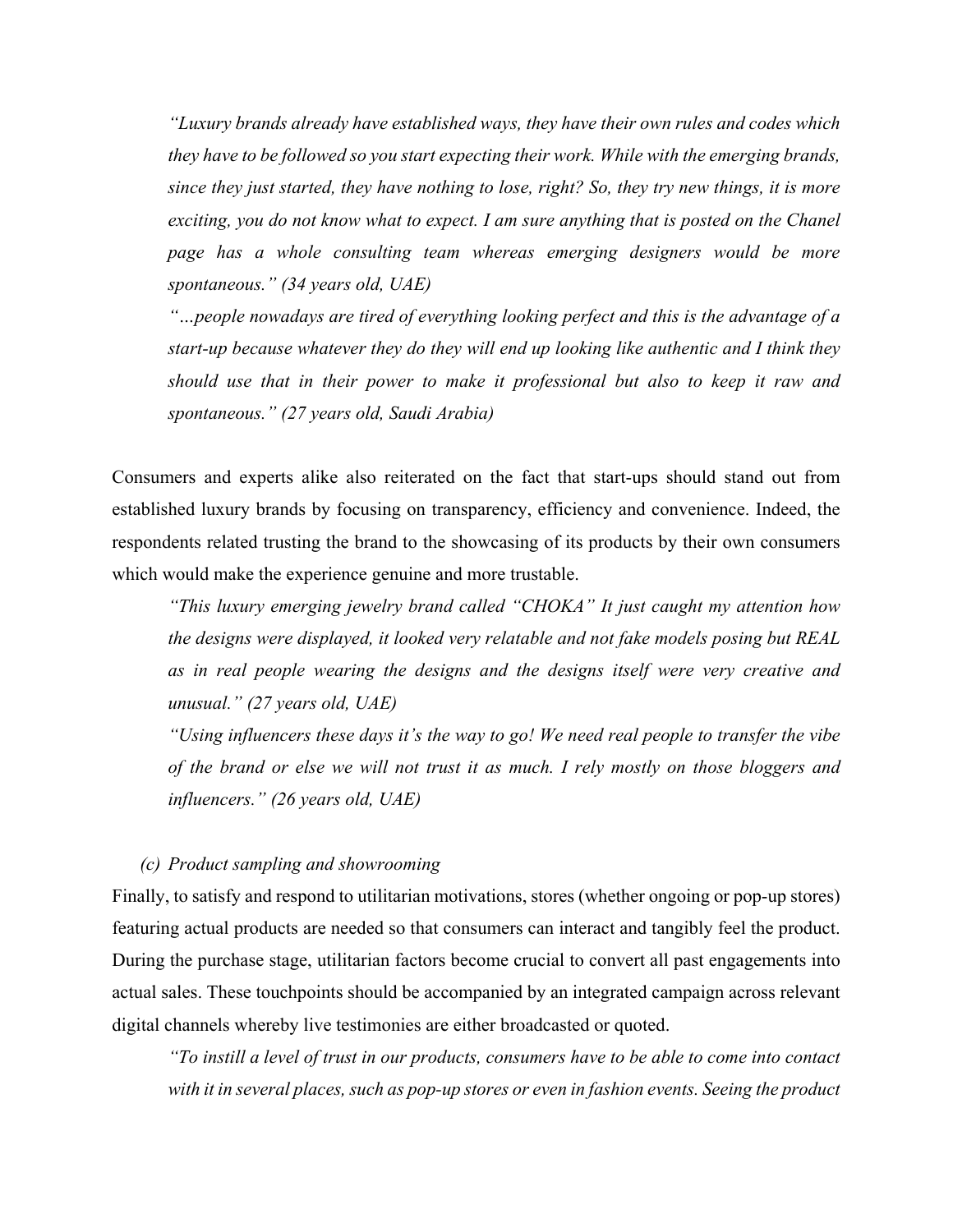*also in parallel on digital channels while reading comments from other consumers would boost our brand's presence." (Head of Marketing and Communication)* 

*"The brand has to consistently deliver and be always present around us. This omnipresence would increase top of mind recall and give ongoing satisfaction that the brand is active." (Luxury Division - Marketing Manager)* 

### *Social motivation*

Luxury consumption is obvious in KSA and UAE, which share comparative consumption behaviors. The study shows in general that economic wellbeing assumes a noteworthy job in luxury purchasing, whereby luxury items are perceived as social images that mirror one's identity in a given social circle. Individuals will in general give careful consideration when settling on choices with respect to luxury merchandise. Saudis and Emiratis unequivocally trust that the luxury items they possess is a reflector of their social picture, thus, are extremely careful in their selection of such items. Furthermore, the respondents stated that they would remain loyal if luxury fashion start-ups are more conversational and are more engaged with the consumer while having relatable content. In line with Ramadan and Mrad's (2017) work on the set of fashion motivators that Arab women experience when buying apparels, the findings indeed show that Saudi and Emirati consumers mainly favor brands that reflect their personalities and sense of uniqueness. This need for self-expression is closely related to the brand's own image that is integrated into its content marketing strategy.

*"They need to be more conversational. They have to talk to me as a person. They need to be more engaged, to relate. If the brand is local and creating something new, they need to reflect their vision in a natural way. Simultaneously, they have to be involved with the consumers' needs, keeping the content interesting and sustaining the identity." (25 years old, UAE)* 

*"I buy brands that I feel represent me. They have a certain character that I feel are similar to mine, so that when I wear them in public, people would perceive me in a certain way that I want them to see me in. Local new luxury fashion brands have this power as they are so trendy and reflect our age." (26 years old, Saudi Arabia)* 

Respondents who often consider buying from boutiques tend to buy online only when their friends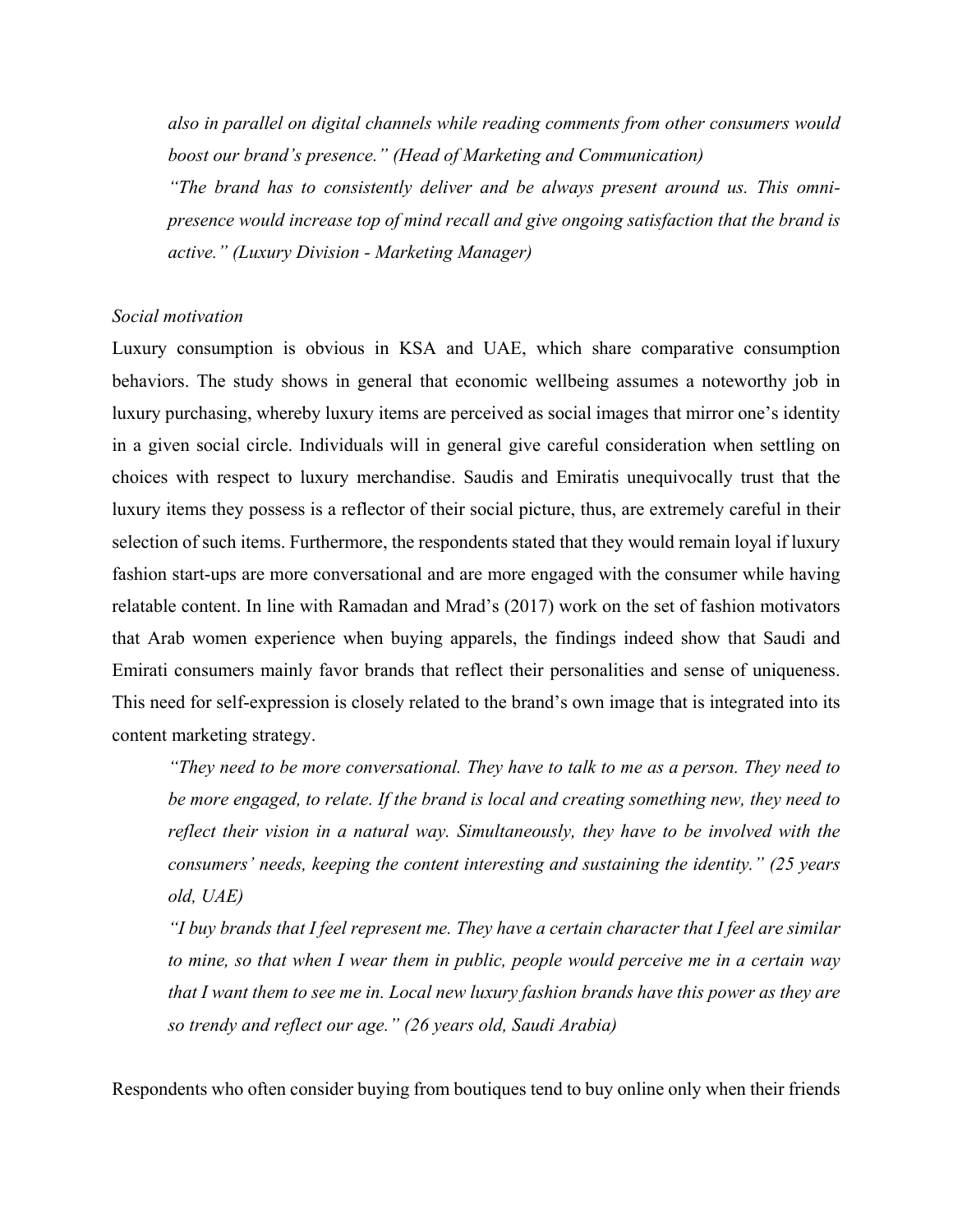confirm to them that this luxury fashion start-up is a reliable source or purchased their products with a perfect fit, good quality and positive reviews. Consumers who trust their surroundings tend to be influenced by what their friends or family recommend. In fact, social adherence and integration was particularly highlighted by both experts and consumers, and in line with prior research (e.g. Ramadan and Mrad, 2017), as being one of the key fashion motivators in the Middle East

*"The only times I would shop online is if my friends tell me they already shopped online from this store and the fit and quality were great." (23 years old, Saudi Arabia) "When I see good luxury products from start-ups that my other blogger friends display and specially that I trust the taste and opinion of those girls, it makes me want to discover those brands." (27 years old, Saudi Arabia)* 

Start-ups rely on social media marketing to update their followers about relevant information and new products without saturating them with product specific content (Ramadan, 2017). Indeed, according to the experts, female Gen Ys in the Middle East are the perfect target for emerging luxury fashion brands as they are at an age where they are at a stage in life where they do not only purchase in small doses but also feel that they are investing in themselves. This social motivation develops a meaningful connection with consumers that strengthens aspects such as brand retention and loyalty while building brand ambassadors (Ramadan et al., 2018).

*"When I buy from start-up brands I feel unique. I'm a non-conformist and my friends love that about me. They even try to copy me constantly." (32 years old, Saudi Arabia)* 

*"Socially driven benefits out of luxury fashion consumption are key in this region. We are better placed as local brands to satisfy this need as we understand better the local culture and how peer pressure work here." (Luxury Fashion Start-up Owner)* 

#### *Hedonic motivation*

Hedonic motivation is experience and emotion centric versus the attribute centric characteristic of utilitarian motivation (Dhar and Wertenbroch, 2000). These enjoyment-rooted benefits induce favorable emotional and behavioral consequences with consumers in post-consumption stages (Lim and Ang, 2008). Such highly subjective responses of excitement and spontaneity lead to consumer delight, especially when it is unanticipated (Chitturi, Raghunathan, and Mahajan, 2008).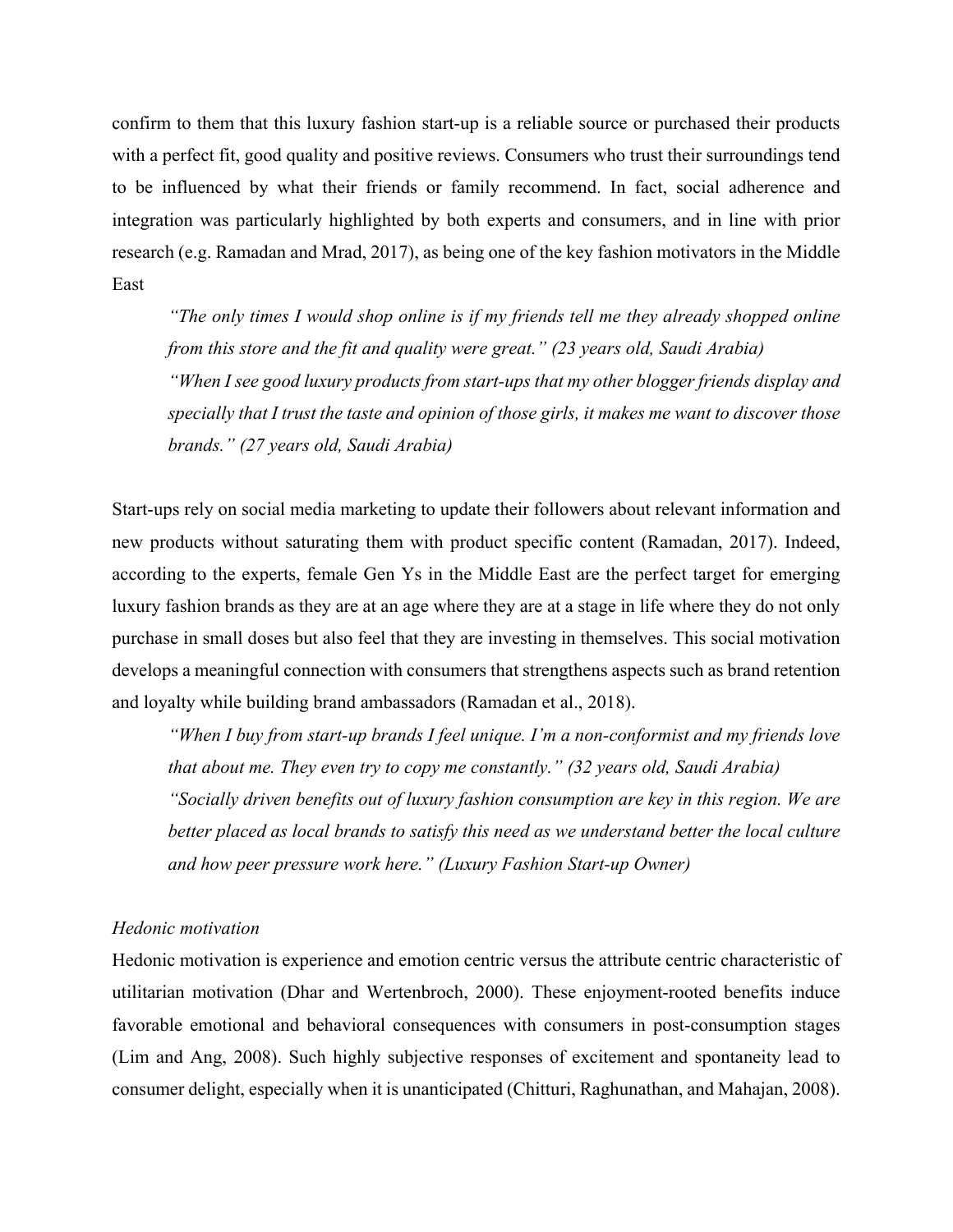Experts believed that the new generation that is evolving with the digital world is becoming more and more intrigued with emerging local brands in the Middle East. Consumers echoed this belief as they considered that buying known luxury brands has become a sort of a stigma.

*"With time, I shifted from luxury brands to buying emerging ones for the simple reason that the generation we are in is breaking this stigma of being 'in' because they wear the known luxury brands. In our days, the definition of cool are those emerging edgy rugged brands that start from nowhere and the more they are fresh and never seen before, this 'careless' vibe, not trying hard, not posy or too extreme posy but in an unusual way is what gets me to shop these brands." (26 years old, Saudi Arabia)* 

Furthermore, it is not only crucial to be present on the social media platforms but most importantly to focus on the content. Consumers are so sensitive and aware of the presentation of the posts of luxury brands. As soon as they enter the account of the brand to check them out, they judge instantly the photography of the products, the storytelling provided with a consecutive coherency, the color palette that strengthens the mood of the brand, the atypical image of the brand and the quality of the products displayed. More importantly, they look for the hype and intriguing engaging experience that these brands provide them with alongside a certain surprising effect that established brands cannot offer.

*"What I love about emerging brands is the rawness and authenticity of their photography, it is not expected and it is less commercial. I feel it is more intriguing, there is always an interesting storytelling… it is disruptive eccentric. When it is disruptive, this is when you stop and look: the shock effect!" (30 years old, UAE).* 

*"Is the brand authentic, unusual and attractive? Does it match the identity of the brand? If the brand is artistic, the product has to be quite creative and the page should reflect that." (23 years old, UAE)* 

*"I am mainly attracted by the unconventional experience start-ups provide us with. Surprising products and with it surprising and unexpected campaigns on social media. Established old brands cannot achieve this." (34 years old, Saudi Arabia)* 

To build successful content strategies, marketing experts advise that brands have to segment their audience based on their state of mind rather than their demographics and thus allowing them to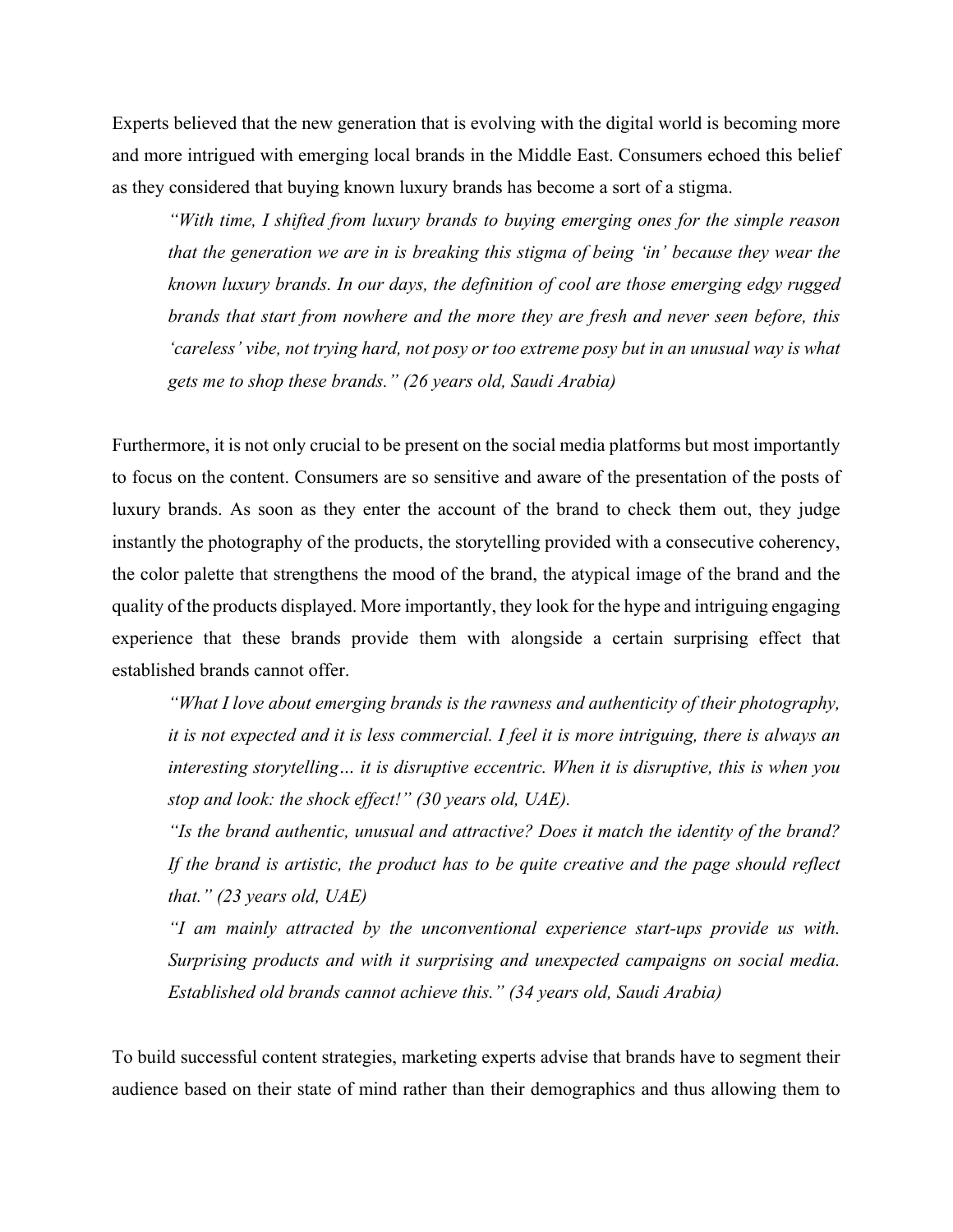build bespoke communication that relate with their core desires. By doing so, they get to further explore the brand personality since a brand reflects its core target. In particular, Gen Ys are motivated by enjoyable experiences, excitement and spontaneity. When using Instagram in specific, the content needs to be more interactive, video-based, and re-sharable. Interestingly enough, it seems that established brands are trying to mimic start-up brands' strategies in order to attract the Gen Y segment when it comes to the enjoyment space;

*"Gen Ys are our core customers in which we are well positioned to have a huge advantage with. Global brands are now aware of this and are trying to copy us." (Digital Media and Content Manager at a Start-up luxury fashion brand)* 

*"To attract and retain Gen Ys, the brand should act as a Gen Y person itself. It's all about being spontaneous and bringing excitement to whatever we do and talk about. It's a style of life." (Luxury Fashion Start-up Owner*)

*"The opinion leaders and influencers we use have to also reflect the brand's identity and cater to Gen Ys need for enjoyment." (Head of Digital and Social Media)* 

## *Omni-channel based motivation strategy*

Following the three sets of motivations that Gen Ys are characterized with in relation to luxury fashion brands, an omni-channel approach should be adopted when the brand is communicating with its followers. An omni-channel strategy is based upon an integrated communication plan, whereby consumers have one brand experience in contrast with having multiple unrelated channel based experiences. An array of platforms and touchpoints should hence be considered while making sure that the content and experience is unified.

*"I become aware of the start-up luxury brands usually from social media mainly Instagram or a friend." (31 years old, UAE)* 

*"I go back and forth between Instagram, Facebook, Youtube… for a brand to catch my attention it has to be present in all of these channels while having a concrete same message and experience. Sometimes you see them there but you don't understand what they're trying to do as it's so unrelated." (27 years old, UAE)* 

Other important touchpoints that the Arab consumer use to engage with luxury fashion start-ups are fashion discovery platforms such as Moda Operandi, Net-a-Porter, Farfetch and SSENSE, as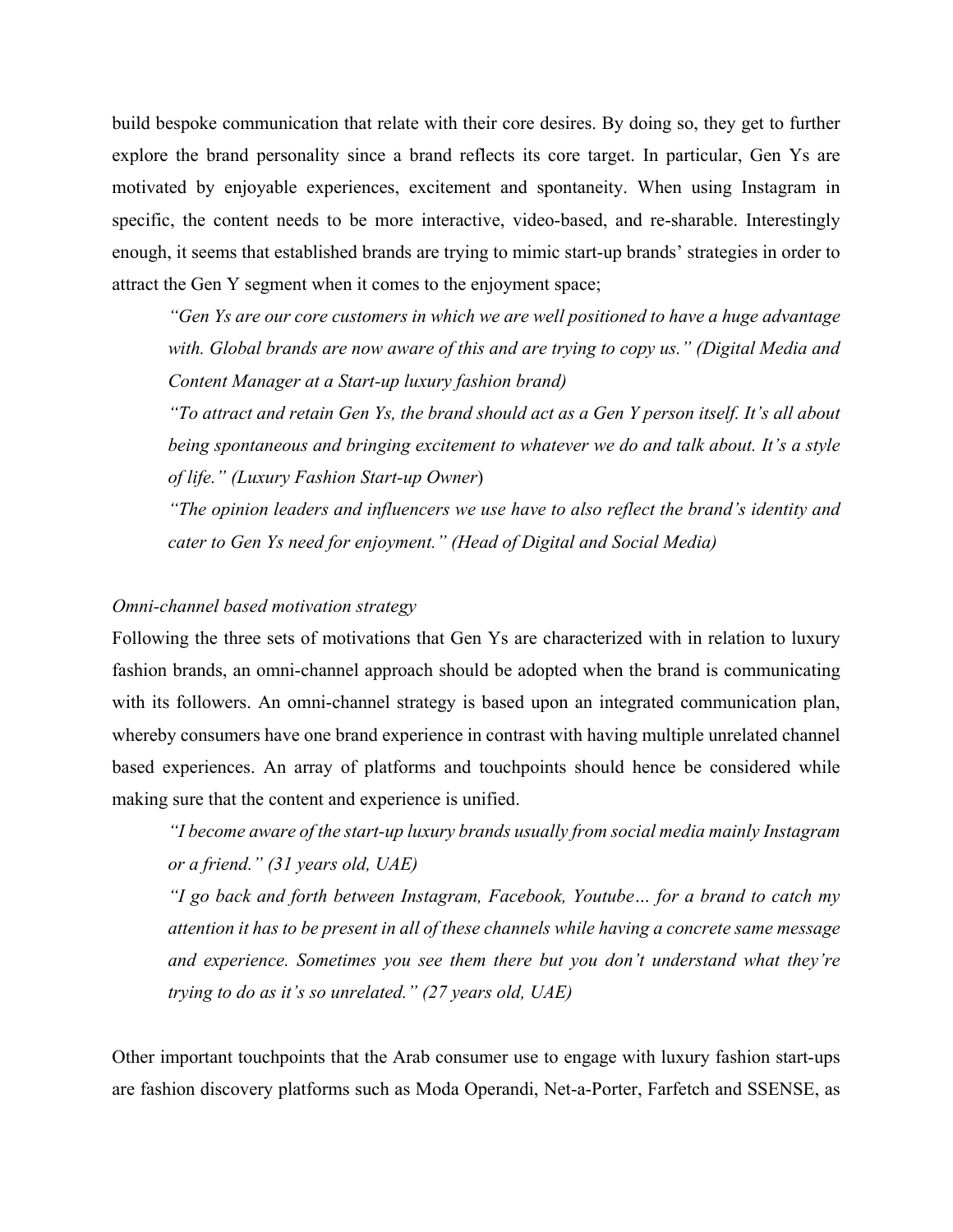well as fashion shows that are also broadcasted jointly on social media channels.

*"I find Moda Operandi to be a perfect channel to get to know more about emerging designers/brands and check their collections - collaborations with celebrities/influencers/bloggers and posting about it on social media - Meeting the designers personally during exhibitions and popups." (35 years old, UAE)* 

*"Social media, specifically Instagram and the fashion shows I attend, can sometimes help introduce new start-ups if they collaborate with known brands then disperse it all over social media for better exposure." (27 years old, Saudi Arabia)* 

An omni-channel approach stipulates as well to have an effective integration of online and offline channels, namely with the physical stores. The message, layout, content, colors and experience would have to be similar across these virtual and offline channels. Respondents also see pop-up stores as beneficial that allow people to connect with the brand particularly when it is transmitted online. They often go to pop-up stores to see and feel the items before sometimes buying it online the next time.

*"Linking the store to the digital content we're seeing is a great opportunity to continue with that great experience we have with the brand. It all feels genuine and coherent." (32 years old, UAE)* 

*"Building excitement on digital channels then not seeing any in the physical store is such a bad experience. You feel that the brand is schizophrenic and not consistent." (27 years old, UAE)* 

### **Implications**

From a scholarly perspective, this paper fills a gap in the literature in relation to the digital marketing strategies of luxury fashion start-up brands that are targeting female Generation Y consumers in KSA and UAE. While marketers are eager to tap into the emerging digital landscape in these markets, a more developed and integrated strategy needs to be devised in order to influence millennial shoppers.

This study has shown that digital channels have affected greatly female Gen Y luxury fashion consumers in UAE and KSA. It has shaped their personal and collective identity, and has influenced their luxury fashion consumption to be more focused on the trendy and unique offering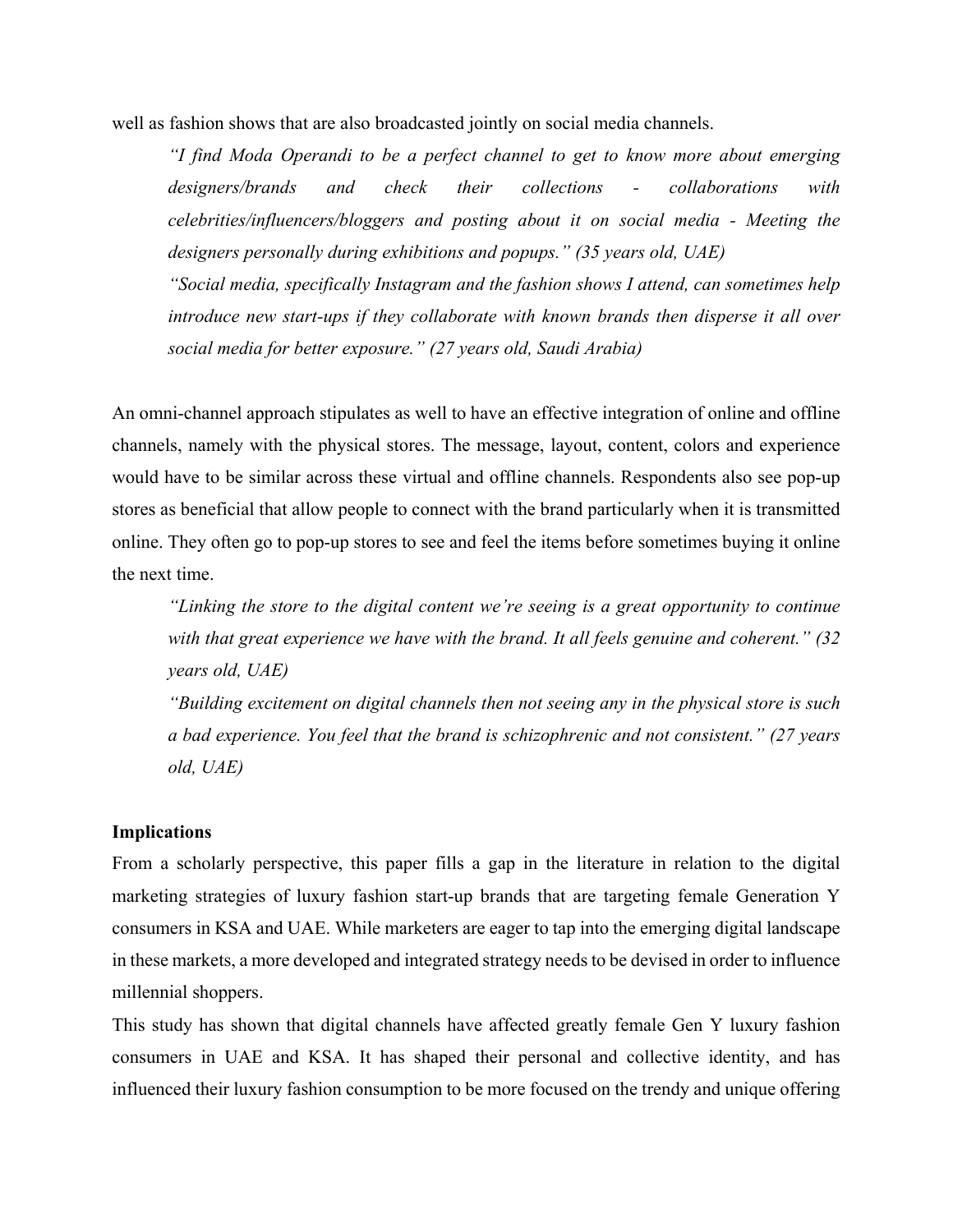of local start-ups. Furthermore, the research has shown that female Gen Ys are motivated via utilitarian, social and hedonic oriented benefits. These intertwined benefit-driven motivations are translated into a tangible consumer understanding and behavior vis-à-vis luxury fashion consumption within a digital context and alongside the purchasing journey. The scholarly contributions of this study accordingly aid in the current scarce body of research relating to the proper understanding of female Gen Y consumers in this particular region, alongside the proper strategies luxury fashion start-ups should consider through each stage of the consumer journey.

From a managerial perspective, this research picks up an extensive understanding on the elements influencing customers' purchases of luxury merchandise in two key Arab markets. Although luxury fashion start-up brands are not yet rooted enough, they are able to use different strategies than known luxury brands use. They do not need to follow the footsteps and rules of the established brands to get to their goals as the digital environment can drastically level-up startups' competitiveness with female Gen Y consumers. Indeed, based on the findings of this study, the different sets of motivations that female Gen Ys experience can be integrated and synthesized into an Omni-channel based motivations strategy as depicted in figure 1.

Insert here: Figure 1 – Omni-channel based motivations strategy

The encompassing approaches presented in figure 1 provide a framework for start-ups to use when devising their digital strategy in the Middle East as follows:

‐ **Utilitarian-hedonic motivation**: the iterative relationship between a utilitarian and hedonic motivation stage is when the consumer is exploring the tangible and functional benefits of the product while also experiencing some added enjoyments. As consumers seek reassurance that the actual product is of good quality and consistent in delivering on its promises, the tangible experience and encounter becomes crucial in this space. Accordingly, in that particular area, a clear focus should be made on physical stores, popup stores and fashion shows where consumers can clearly see and touch the product. The communication on these venues and events should also be integrated across the different digital channels, whether paid, owned or earned media in order to maximize exposure and generate word of mouth. The awareness and purchase stages are crucial under that area,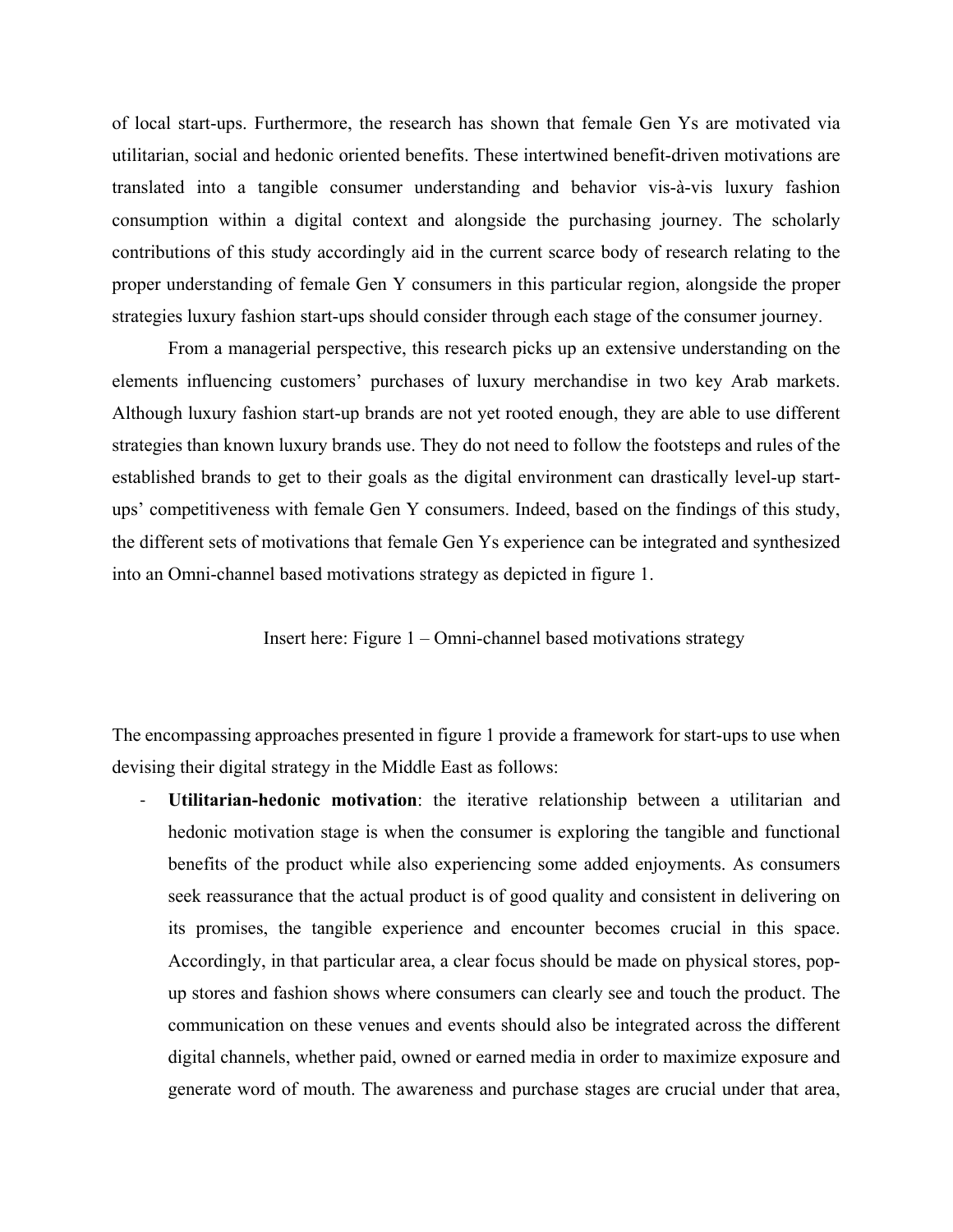whereby start-ups are trying to establish their credibility in relation to the quality of the product. An omni-channel approach would be advised here to feature for example personal testimonies from within the store and share them on digital platforms. Giving a free sample to the most engaging follower on their social media pages could also enhance the utilitarian-hedonic space with an actual real experience and a genuine review of the product's quality. Response times can play a large role in customer satisfaction and this is arguably the biggest contributor to customer retention. There should be also direct answers from the brand, which will lead to the comfort and trust of the customer.

- ‐ **Utilitarian-social motivation**: this motivation space is driven by the need to achieve social and culture adherence, whereby consumers feel the urge to follow their social circle's and opinion leaders' recommendations. This motivation area is particularly important for the consideration stage during the shopping journey. As consumers are now aware of the brand, they seek more information about the start-up. The main digital touchpoints that start-ups need to prioritize accordingly would be blogs, social posts, specialized forums, Instagram based influencers as this will help luxury fashion brands connect with consumers on a more personal level. Indeed, the brand value added by celebrities/influencers is immediate and palpable (Ramadan and Farah, 2020). When a celebrity/influencer signs an endorsement deal with a product, an element of legitimacy is suddenly present in the company, simply because of the power of the name backing it up. The combination of social media, influence tactics, and opinion leaders' traits form a new phenomenon practiced and experienced by people in the Middle East region.
- ‐ **Hedonic-social motivation**: in this motivation space, consumers mainly look for social enjoyment and self-expressive benefits. Influencers targeting Gen Ys are key in this area. The sponsored content must be relevant to the brand's identity, and they must be consistent across all social media accounts. The engagement and loyalty stages of the consumer journey are dominant in this motivation space. Emotional connections are key to build here with customers in order to enhance the relationship with the brand and to attain retention and loyalty. For that purpose, an omni-channel integration of real-life stories with the brand, personal content tackling how the brand helped the consumer's self-expression and how she stood out within her community, will be fundamental to the long-term success of the start-up. In an age of interaction and conversation where everything a brand does is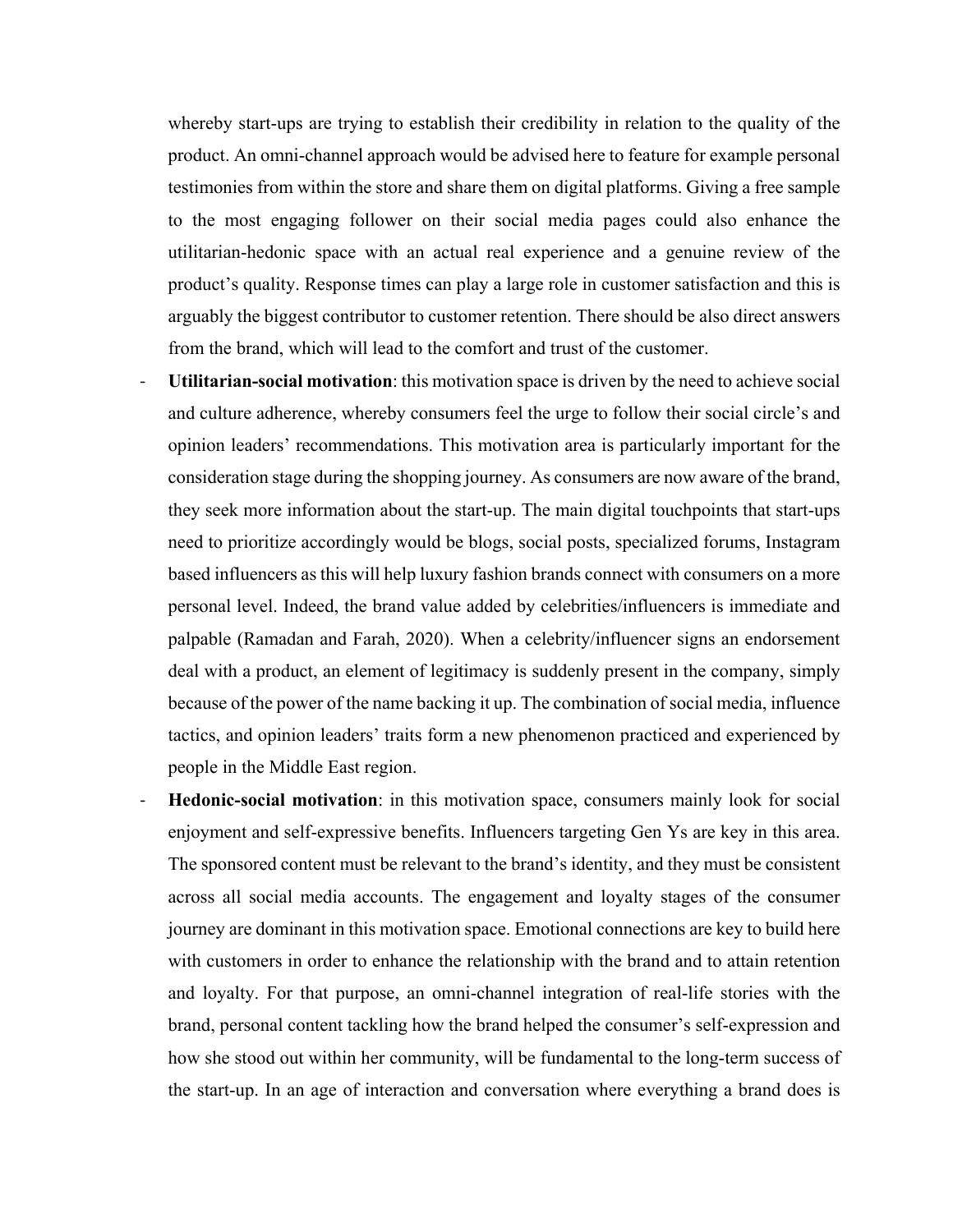likely to be dissected very quickly, starting with something that is real and authentic is a very solid foundation to begin telling a brand story.

In the fashion and luxury industry, marketing strategies on social media are based on key dimensions such as interaction, entertainment, customization, word of mouth, and trendiness (Kim and Ko, 2012; Godey et al., 2016). Intimacy and immediacy are also crucial components which brands need to apply in order to succeed in the digital landscape (Kim, 2017; Lee, 2017). These dimensions have to be integrated throughout the consumer journey which starts with awareness, followed by consideration, engagement, purchase then loyalty (Edelman, 2010). Throughout the journey, experience and relationships are built and developed (Itani et al., 2019). In each stage, consumers are highly influenced by the content strategy of the brand, which makes it imperative for companies to implement it in the right way that is relevant to their target market (Farah et al., 2019). Indeed, the findings showed that Middle Eastern female Gen Ys rely today more on luxury fashion start-ups as a way to enhance their trendy and modern style while staying unique. This further complements prior studies on hybridity (Ger and Belk, 1996; Kjeldgaard and Askegaard, 2006) which local start-ups are now enabling and enhancing. While fashion stereotypes and stigmatization in that particular region of the world has been extensively discussed and debated within the context of modernity versus local culture and identity (Sobh, Belk, and Gressel, 2011; Sandikci and Ger, 2010; Sandikci and Jafari, 2013; Ramadan and Mrad, 2017; Sobh, Belk, and Gressel, 2014), this study shows that this clash is being addressed by the high integration of digital media into the lives of consumers alongside the growing launches of luxury fashion start-ups and their usage of digital platforms. Indeed, the findings showed that with a proper implementation of omni-channel content marketing strategy relevant to each stage of the consumer journey, start-ups will be able to reach and retain the highly lucrative female Gen Y consumers in the Middle East. Figure 2 depicts a practical model based on the discussion of the findings and implications that provides start-ups with an easy way to map and identify the proper type of content that they need to implement per consumer stage.

Insert here: Figure 2 – Content marketing strategy per consumer stage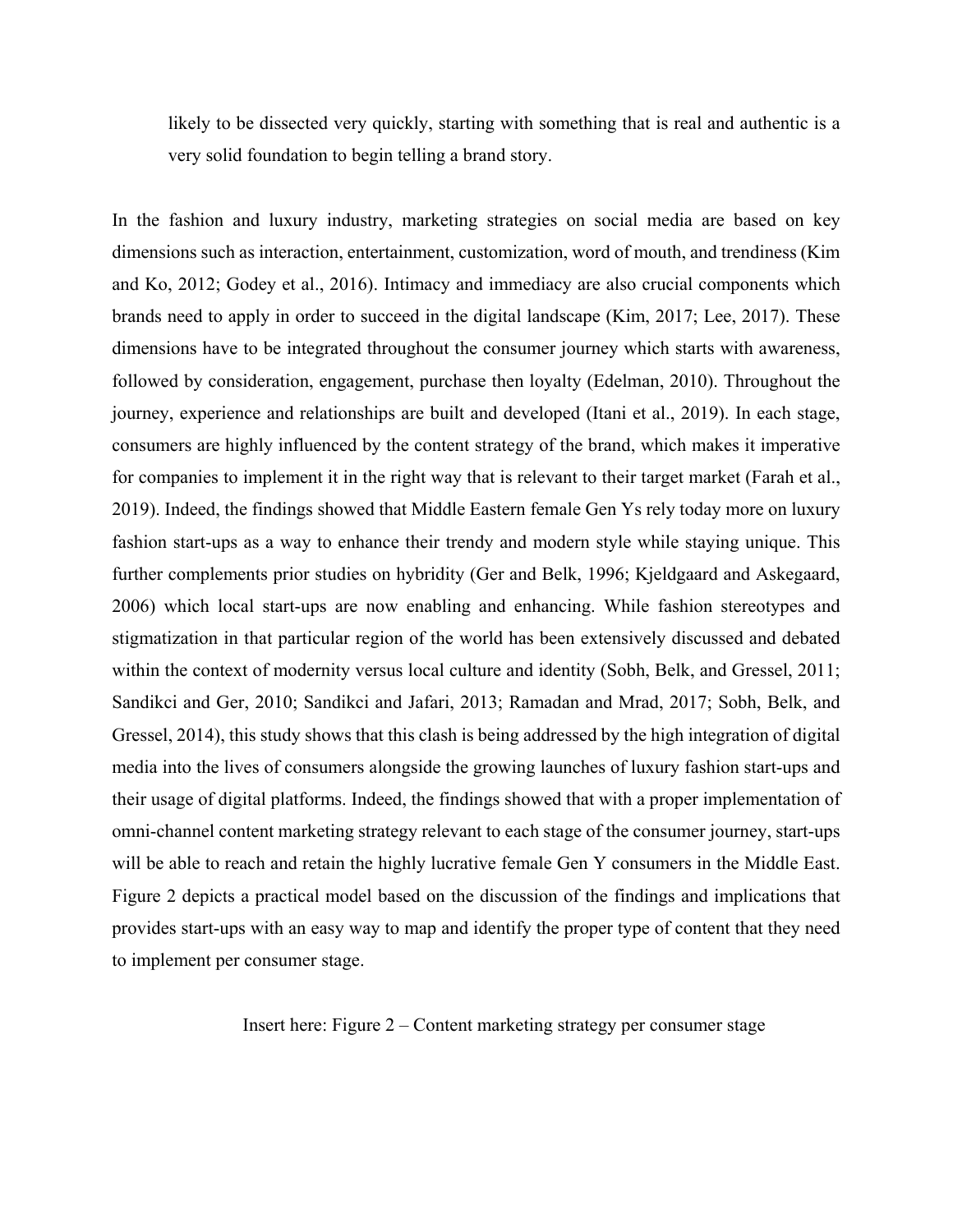### **Conclusion and future research**

This research study was aimed toward exploring the strategies that luxury fashion start-up brands could use to cater for female Gen Y consumers in Saudi Arabia and the UAE. Accordingly, findings in this research have shed the light on the understanding of female Gen Ys' changing luxury fashion consumption behavior and shaping of their identity within the digital landscape. The identification of their motivations when selecting and engaging with a luxury fashion brand online alongside a suggested detailed strategic framework that would be used in an integrated omni-channel approach have been presented. The study looked into female Generation Y consumers closely and the different touchpoints that played a role in influencing their luxury consumption across different motivation and journey stages. The importance of conducting the research was to build a holistic structure of recommendations for emerging luxury brands in the Middle East market while also investigating strategic solutions for them to use in order to win digitally.

This study is not free from limitations as it was specific to two markets, whereby it considered solely their targeted population, economy and socio-cultural background. Furthermore, given that in-depth interviews and focus groups expand our understanding on given notions, the study's results cannot be generalized beyond the sphere of the examined groups given the limited sample number. Accordingly, future research could tackle other markets and demographics, alongside other brand categories and industries in order to address the generalizability of the research findings. Furthermore, future studies could measure quantitatively the degree of response and effectiveness of each suggested digital strategy and in different motivations settings.

#### **References**

Abosag, I., Ramadan, Z., Baker, T., and Jin, Z. (2019), "Customers' need for uniqueness theory versus brand congruence theory: The impact on satisfaction with social network sites", *Journal of Business Research*, Vol.17, pp.862-872

Al-Mutawa, F.S. (2013), "Consumer-generated representations: Muslim women recreating western luxury fashion brand meaning through consumption", *Psychology and Marketing*, Vol.30 No.3, pp.236-246.

Al Shehhi, A., Thomas, J., Welsch, R., Grey, I., and Aung, Z. (2019), "Arabia Felix 2.0: a cross-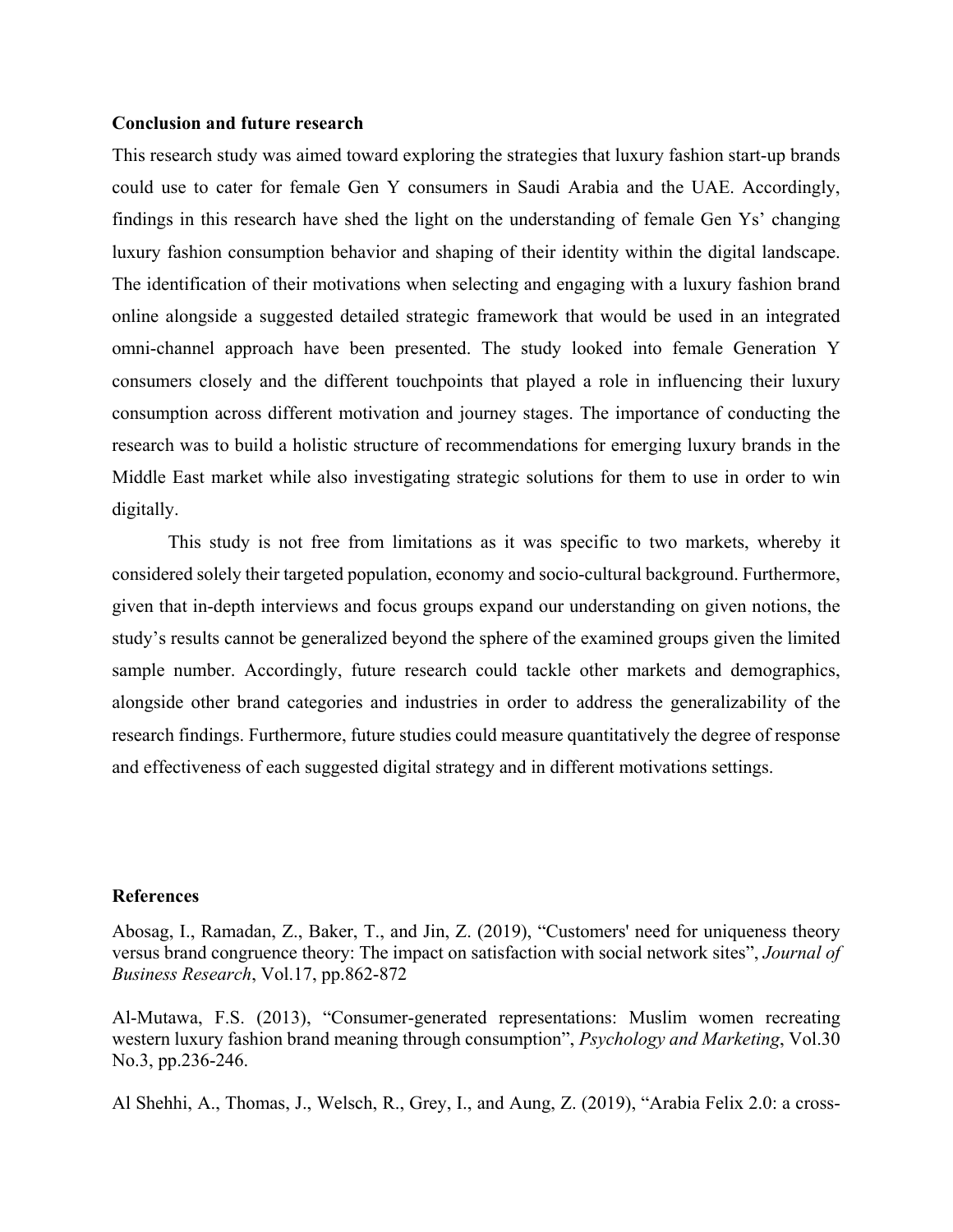linguistic Twitter analysis of happiness patterns in the United Arab Emirates", *Journal of Big Data*, Vol. 6 No. 1, pp.33.

Dabbous, A., and Tarhini, A. (2019), "Assessing the impact of knowledge and perceived economic benefits on sustainable consumption through the sharing economy: A sociotechnical approach", *Technological Forecasting and Social Change*, Vol.149, 119775.

Cui, C.C., Mrad, M. and Hogg, M.K. (2018), "Brand addiction: Exploring the concept and its definition through an experiential lens", *Journal of Business Research,* Vol.87 No. June, pp.118- 127.

Edelman, D.C. (2010), "Branding in the digital age", *Harvard Business Review*, Vol.88 No.12, pp. 62-69.

Eisner, S.P. (2005), "Managing generation Y", *SAM Advanced Management Journal*, Vol.70 No.4, pp.4.

Emarketer (2015), "How Millennials Use, or Don't Use, Social for Shopping", available at https://www.emarketer.com/Article/How-Millennials-Use-Dont-Use-Social-Shopping/1012367 [accessed April 5th 2019]

Euromonitor (2019), "MENA average gross income by age group 2014 -2019", *Euromonitor International Report,* available at https://www.euromonitor.com/income-and-expenditure [Accessed 13th March 2021]

Benmamoun, M., Singh, N., and Sobh, R. (2019), "How advertisers can target Arab E-consumers more effectively: A framework for localizing digital advertising and marketing content to Arab Econsumers", *Journal of Advertising Research*, Vol.59 No.2, pp.171-84.

Bolton, R.N., Parasuraman, A., Hoefnagels, A., Migchels, N., Kabadayi, S., Gruber, T., Komarova Loureiro, Y. and Solnet, D. (2013), "Understanding Generation Y and their use of social media: a review and research agenda", Journal of Service Management, Vol. 24 No. 3, pp. 245-267.

Braun, V., and Clarke, V. (2006), "Using thematic analysis in psychology", *Qualitative research in psychology*, Vol.3 No.2, pp.77-101.

Chevalier, M. and Mazzalovo, G. (2008), *Luxury Brand Management*. Singapore: Wiley.

Chitturi, R., Raghunathan, R., and Mahajan, V. (2008), "Delight by design: The role of hedonic versus utilitarian benefits", *Journal of marketing*, Vol.72 No.3, pp.48-63.

Chun, W., Singh, N., Sobh, R. and Benmamoun, M (2015), "A comparative analysis of Arab and U.S. Cultural values on the web", Journal of Global Marketing, Vol.28 No.2, pp.99-112

Creswell, J.W. (1998), *Qualitative enquiry and research design: Choosing among five traditions*. Sage, Thousands Oaks.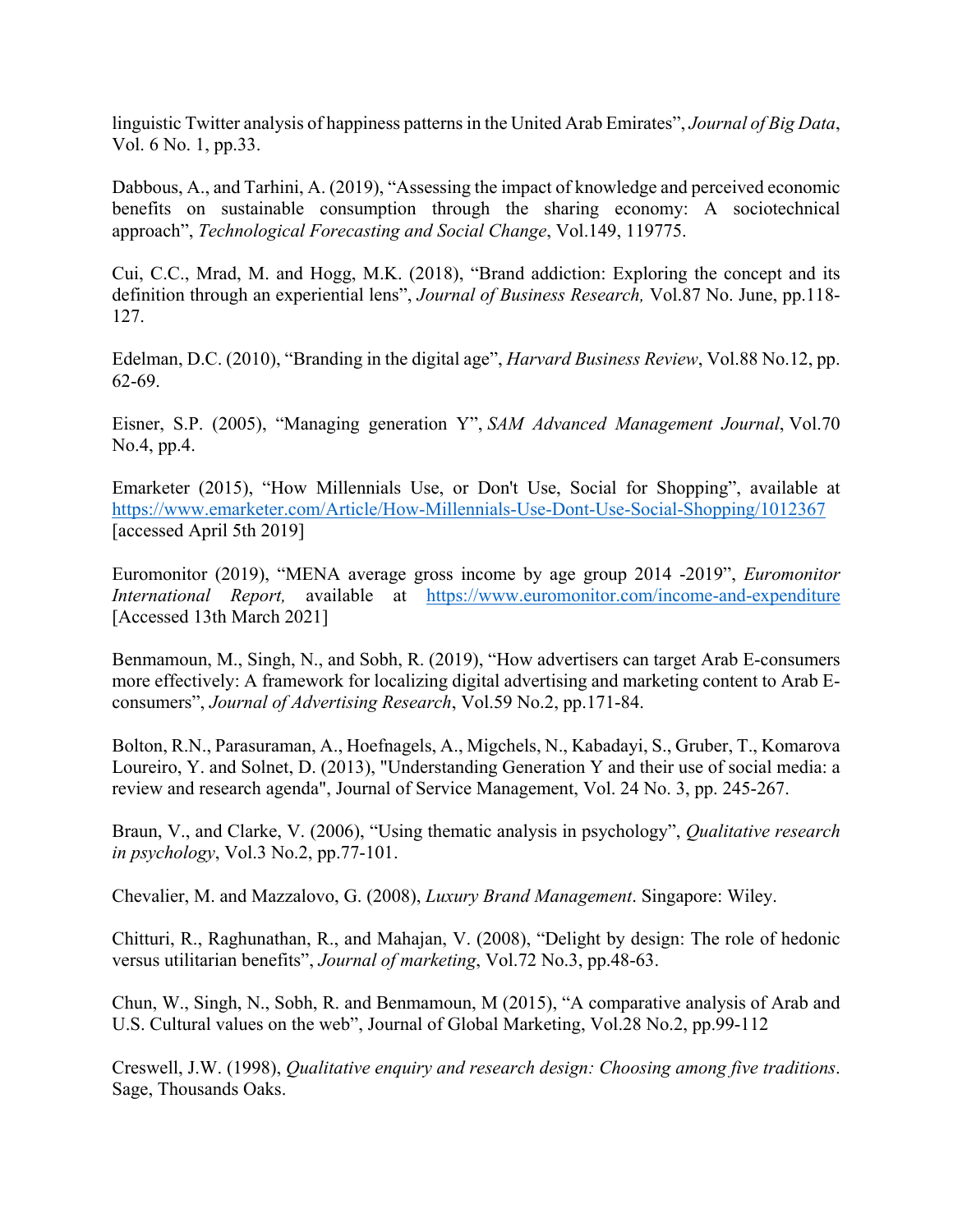Dhar, R. and Wertenbroch, K. (2000), "Consumer Choice Between Hedonic and Utilitarian Goods," *Journal of Marketing Research*, Vol.37 No.February, pp.60–71

Farah, M.F. (2017), "Consumers' switching motivations and intention in the case of bank mergers: a cross-cultural study", *International Journal of Bank Marketing*, Vol.35 No.2, pp. 254-274.

Farah, M.F., Ramadan, Z., and Harb, D.H. (2019), "The examination of virtual reality at the intersection of consumer experience, shopping journey and physical retailing", *Journal of Retailing and Consumer Services*, Vol.48, pp.136-143.

Glaser B.G., and Strauss A.L. (1967), *The discovery of grounded theory: strategies for qualitative research*. Aldine, Chicago

Global Data (2018), "Luxury Goods Retailing in the Middle East & Africa, 2017-2022: Market & Category Expenditure and Forecasts, Trends, and Competitive Landscape", available at https://www.globaldata.com/store/report/rt1102sr--luxury-goods-retailing-in-the-middle-eastafrica-2017-2022-market-category-expenditure-and-forecasts-trends-and-competitive-landscape/ [accessed  $23<sup>rd</sup>$  July, 2019]

Global Media Insight (2018), "Saudi Arabia Social Media Statistics 2018", available at https://www.globalmediainsight.com/blog/saudi-arabia-social-media-statistics/ [accessed 10<sup>th</sup> June, 2019]

Godey, B., Manthiou, A., Pederzoli, D., Rokka, J., Aiello, G., Donvito, R., and Singh, R. (2016), "Social media marketing efforts of luxury brands: Influence on brand equity and customer behavior", *Journal of Business Research*, Vol.69 No.12, pp.5833–5841

Gole N. (2002), "Islam in public: new visibilities and new imageries", *Fashion Theory*, Vol.14, pp.173-190

Griggs, S. (1987), "Analysing qualitative data", *Journal of Market Research Society*, Vol.29 No.1, pp.15-33

Itani, O.S., Kassar, A.N., and Loureiro, S.M.C. (2019), "Value get, value give: The relationships among perceived value, relationship quality, customer engagement, and value consciousness", *International Journal of Hospitality Management*, Vol.80, pp.78-90.

Kamal, S., Chu, S.C., and Pedram M. (2013), "Materialism, Attitudes, and Social Media Usage and Their Impact on Purchase Intention of Luxury Fashion Goods Among American and Arab Young Generations", *Journal of Interactive Advertising*, Vol.13 No.1, pp.27-40

Kapferer, J.N. and Bastein, V. (2014), "The Luxury Strategy: Break the Rules of Marketing to Build Luxury Brands", *Journal of Product and Brand Management*, Vol.23 No.3, pp.244-245.

Kraidy, M. (2007), "Saudi Arabia, Lebanon, and the Changing Arab Information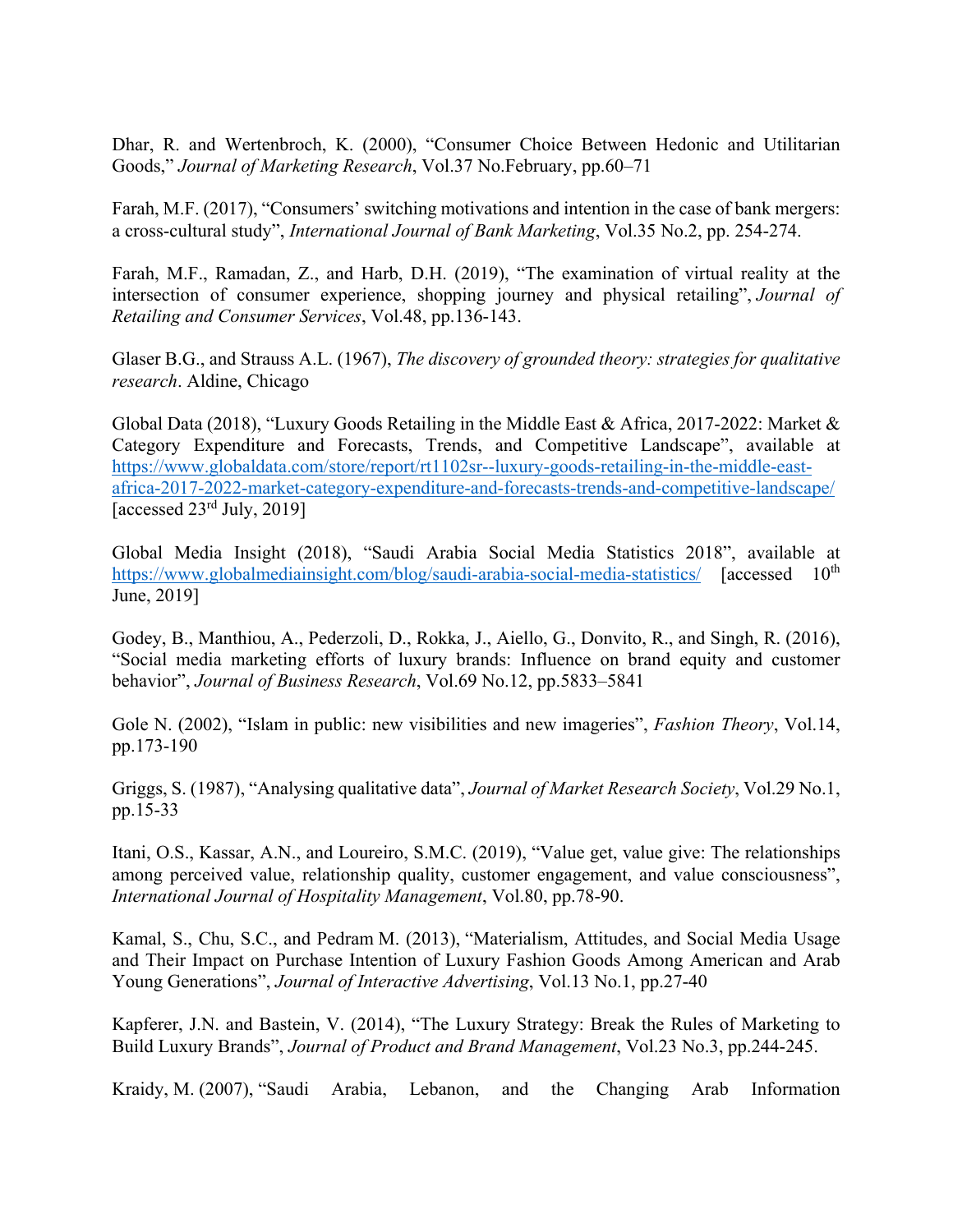Order", *International Journal of Communication*, Vol.1 No.1, pp.139–56.

Kim, J.H., (2017), "An influence of mobile marketing features upon consumer attitudes", Master's dissertation. Hoseo University

Kim, A. J., and Ko, E. (2012), "Do social media marketing activities enhance customer equity? An empirical study of luxury fashion brand", *Journal of Business Research*, Vol.65 No.10, pp. 1480-1486.

Lazarevic, V. (2012), "Encouraging Brand Loyalty in Fickle Generation Y Consumers", *Young Consumers*, Vol.13 No.1, pp.45-61.

Lee, S., (2017), "A study on different recognition of importance in enterprises' social media activities based on comparison between consumers and enterprise: Focusing on commercial and relational characteristics of activity types", *Master's dissertation. Hankuk University of Foreign Studies.* 

Lim, E.A.C. and Ang, S.H. (2008), "Hedonic vs utilitarian consumption: a cross-cultural perspective based on cultural conditioning", *Journal of Business Research*, Vol.61 No.3, pp. 225- 32.

Marciniak, R. and Mohsen, M.G. (2014), "Homogeneity in luxury fashion consumption: an exploration of Arab Women", *The Business and Management Review*, Vol.5 No.1, pp.32-41.

Mills, C. (2007), "*Call of the catwalk: making sense of start‐up experiences in the fashion industry*", *Proceedings of 30th Institute for Small Business and Entrepreneurship Conference, Glasgow*.

Mills, C.E. (2012), "Navigating the interface between design education and fashion business startup", *Education + Training*, Vol. 54 No. 8/9, pp. 761-777.

Morris, L. (2019), "This Saudi concept store reflects the Middle East's changing luxury retail market", available at https://www.frameweb.com/news/rubaiyat-concept-store-virgile-andpartners [accessed 16<sup>th</sup> June, 2019]

Mrad, M. (2018), "Brand addiction conceptual development", *Qualitative Market Research: An International Journal*, Vol.21 No.1, pp.18-38.

Mrad, M. and Cui, C.C. (2017), "Brand addiction: conceptualization and scale development", *European Journal of Marketing,* Vol.51 No.11/12, pp.1938-1960

Mrad, M., and Cui, C.C. (2020), "Comorbidity of compulsive buying and brand addiction: An examination of two types of addictive consumption", *Journal of Business Research*, Vol.113, pp.399-408.

Mrad, M., Farah, M.F., and Haddad, S. (2018), "From Karl Lagerfeld to Erdem: a series of collaborations between designer luxury brands and fast-fashion brands", *Journal of Brand*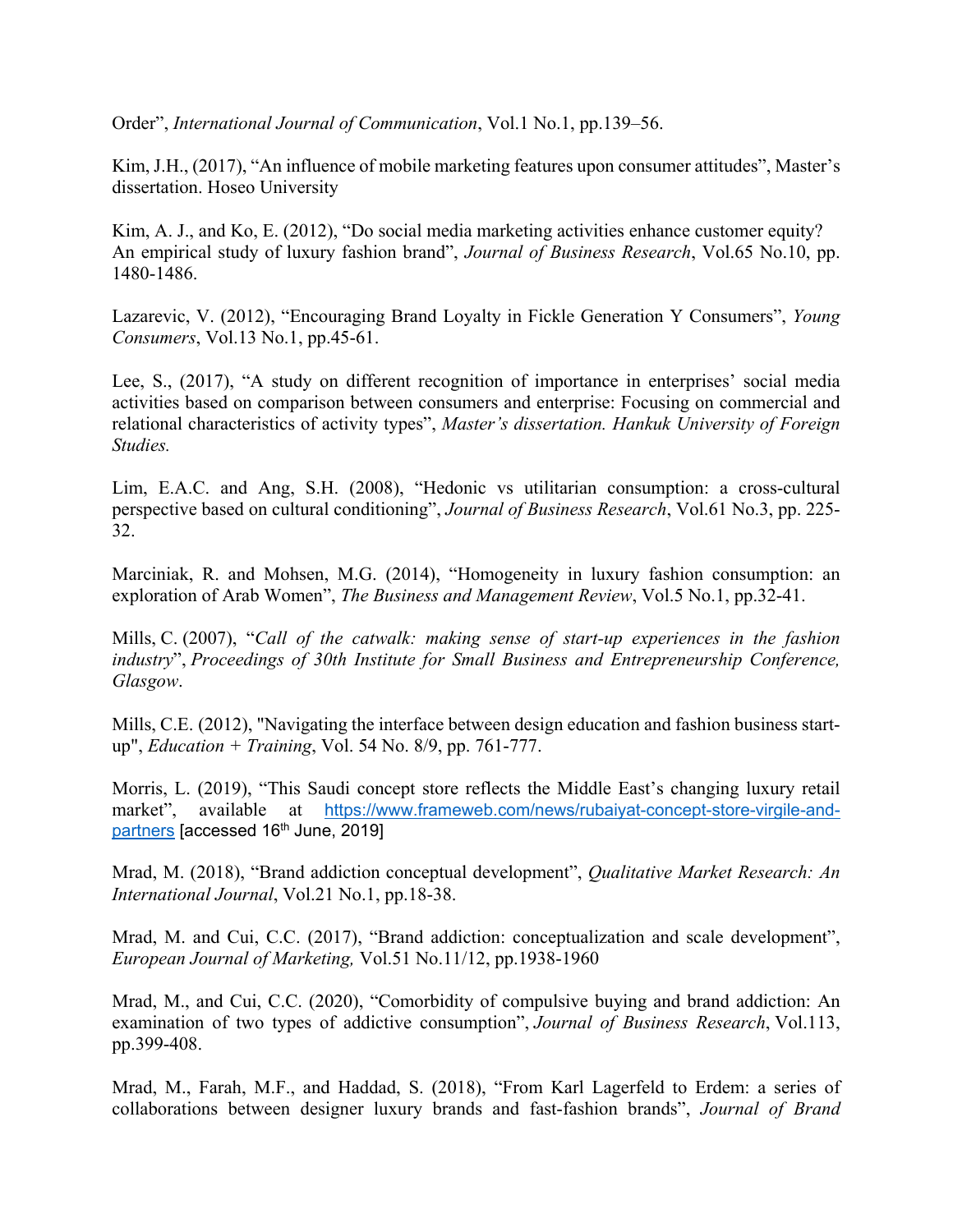*Management*, Vol.26 No.5, pp.567-582

Mrad, M., Majdalani, J., Cui, C.C., and El Khansa, Z. (2020), "Brand addiction in the contexts of luxury and fast-fashion brands", *Journal of Retailing and Consumer Services*, Vol.*55*, 102089.

O'Cass, A. and Choy, E. (2008), "*Studying Chinese Generation Y consumers' involvement in fashion clothing and perceived brand status*", *Journal of Product & Brand Management*, Vol.17 No.5, pp.341-352.

Okonkwo, U. (2010), *Luxury Online: Styles, Systems, Strategies*, Springer, New York.

Paton, E. (2018), *Saudi Arabia's Female Designers to Know*. The New York Times

Ramadan, Z. (2017), "Examining the dilution of the consumer-brand relationship on Facebook: the saturation issue", *Qualitative Market Research: An International Journal*, Vol.20 No.3, pp.335-353.

Ramadan, Z. (2019), "The democratization of intangible luxury", *Marketing Intelligence & Planning*, Vol.37 No.6, pp.660-673

Ramadan, Z., and Farah, M.F. (2020), "Influencing the influencers: the case of retailers' social shopping platforms", *International Journal of Web Based Communities*, Vol.16 No.3, pp.279-295.

Ramadan, Z., Farah, M.F., and Dukenjian, A. (2018), "Typology of social media followers: the case of luxury brands", *Marketing Intelligence & Planning*, Vol.36 No.5, pp.558-571.

Ramadan, Z., and Mrad, M. (2017), "Fashionable Stereotypes and Evolving Trends in the United Arab Emirates", *Customer Needs and Solutions*, Vol.4 No.1-3, pp.28-36.

Sandikci Ö., and Ger, G. (2007), "Constructing and representing the Islamic consumer in Turkey", *Fashion Theory,* Vol.11, pp.189-210

Sandikci, Ö., and Ger, G. (2010), "Veiling in style: How does a stigmatized practice become fashionable?", *Journal of Consumer Research*, Vol.37 No.1, pp.15-36.

Sandikci, Ö., and Jafari, A.J. (2013), "Islamic encounters in consumption and marketing", *Marketing Theory*, Vol.13 No.4, pp.411-20.

Sarkar, A. (2011), "Impact of utilitarian and hedonic shopping values on individual's perceived benefits and risks in online shopping". *International management review*, Vol.7 No.1, pp.58-65.

Sheahan, P., (2005), *Generation Y: Thriving and surviving with generation Y at work,* (pp. 72-77). Prahran: Hardie Grant Books.

Singh, H.K. (2017), "Strategic insights into localizing web communications: Evidence from South Korea", *Database for Advances in Information Systems,* Vol.48 No.3, pp.69–82.